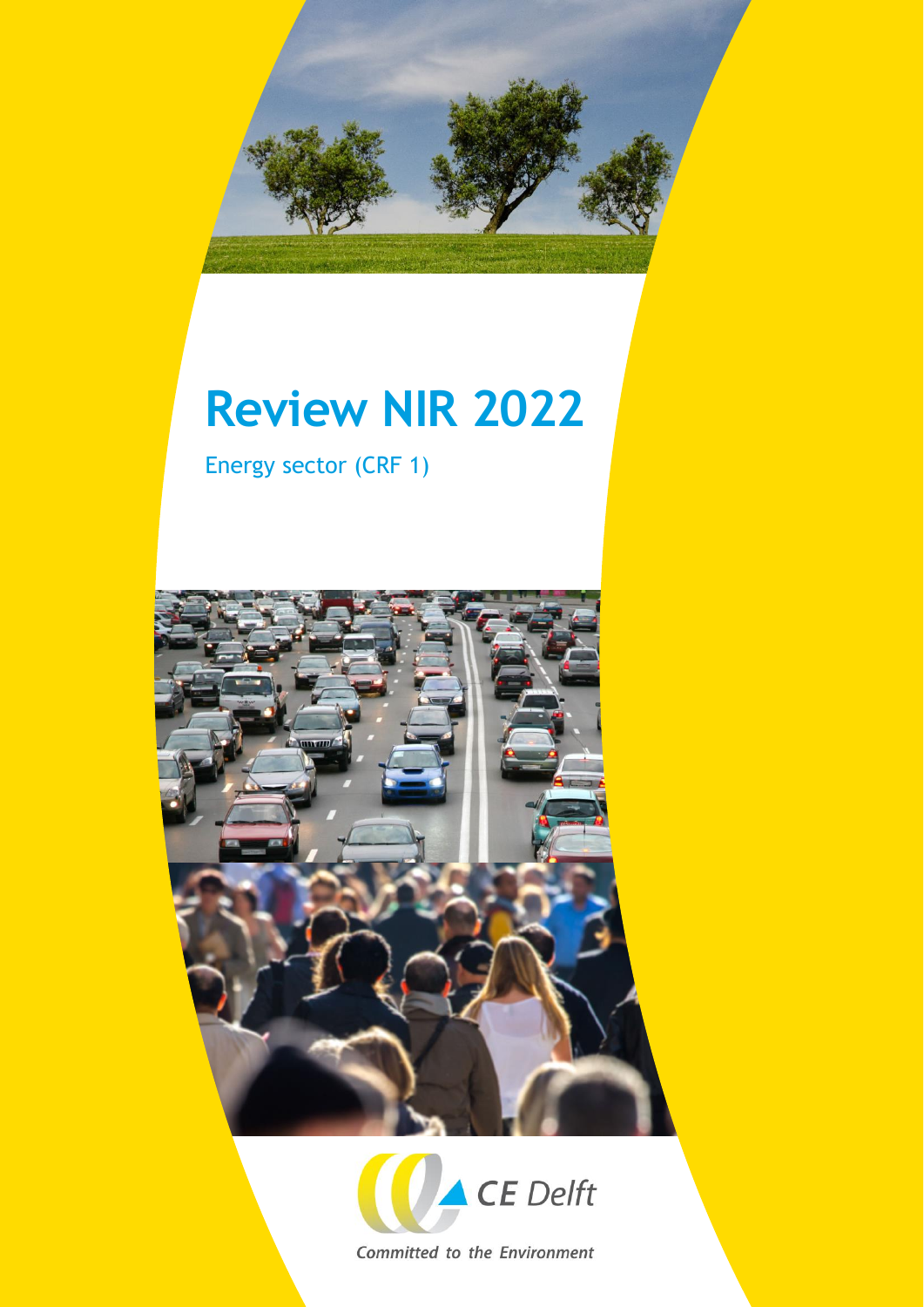# **Review NIR 2022**

Energy sector (CRF 1)

This report was prepared by: Sjoerd van der Niet, Chris Jongsma and Reinier van der Veen

Delft, CE Delft, May 2022

Publication code: 22.210477.071

Energy sector / Greenhouse gases / Reporting / Inventarisation / Review FT: Peer review

Client: RVO Your reference: P015621025

Publications of CE Delft are available from [www.cedelft.eu](http://www.cedelft.eu/)

Further information on this study can be obtained from the contact person Sjoerd van der Niet (CE Delft)

© copyright, CE Delft, Delft

#### **CE Delft**

Committed to the Environment

Through its independent research and consultancy work CE Delft is helping build a sustainable world. In the fields of energy, transport and resources our expertise is leading-edge. With our wealth of know-how on technologies, policies and economic issues we support government agencies, NGOs and industries in pursuit of structural change. For more than 40 years now, the skills and enthusiasm of CE Delft's staff have been devoted to achieving this mission.

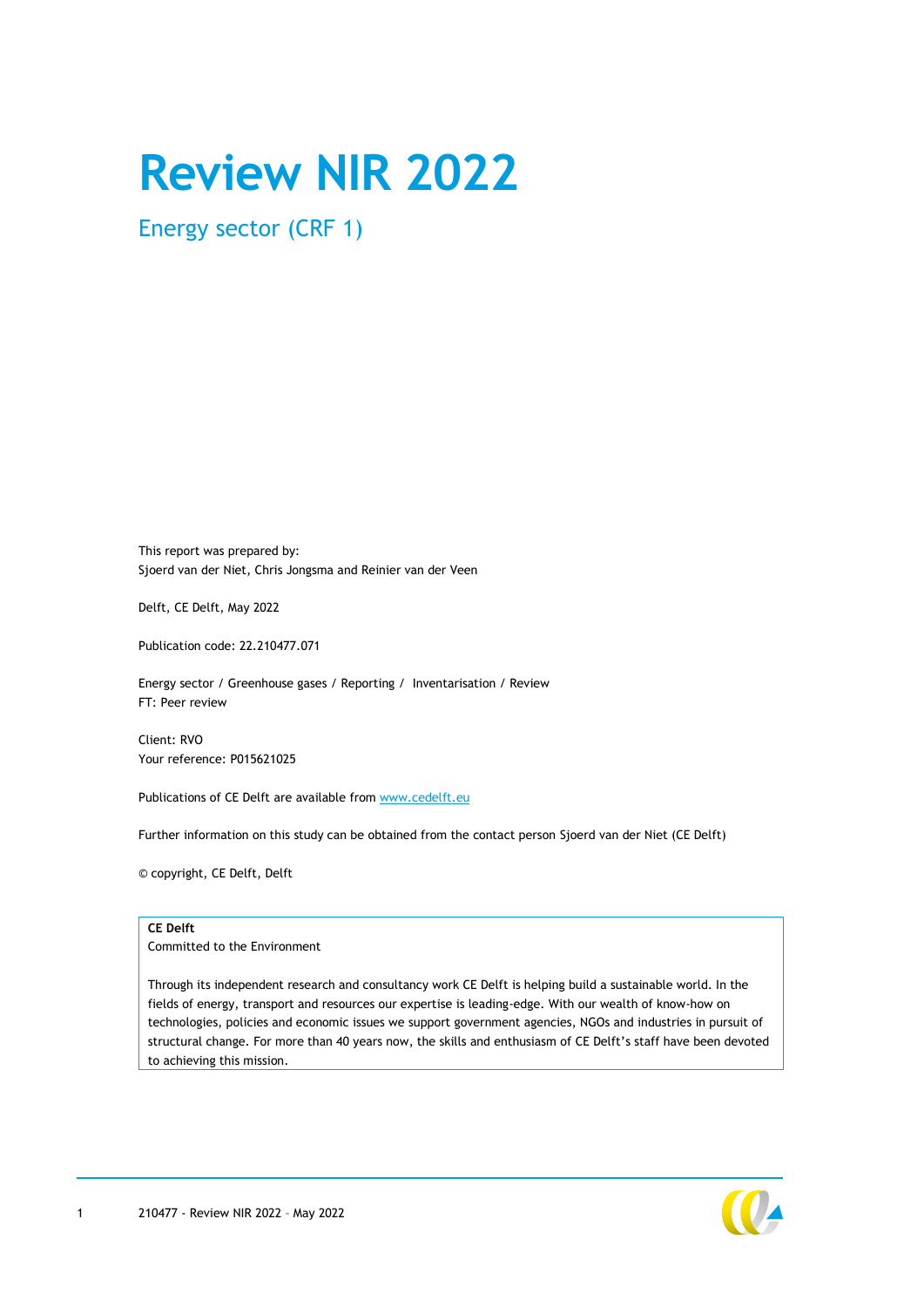# **Content**

| 1 | Introduction             |    |
|---|--------------------------|----|
|   | 1.1 Review request       |    |
|   | 1.2 Scope                | 3  |
|   | 1.3 Independence         | 3  |
|   | 1.4 Documents reviewed   | 4  |
|   | 1.5 Process of reviewing | 4  |
|   | 1.6 Review criteria      | 5  |
|   |                          |    |
| 2 | Main findings            | 6  |
| 3 | Table of issues          | 10 |
|   |                          |    |

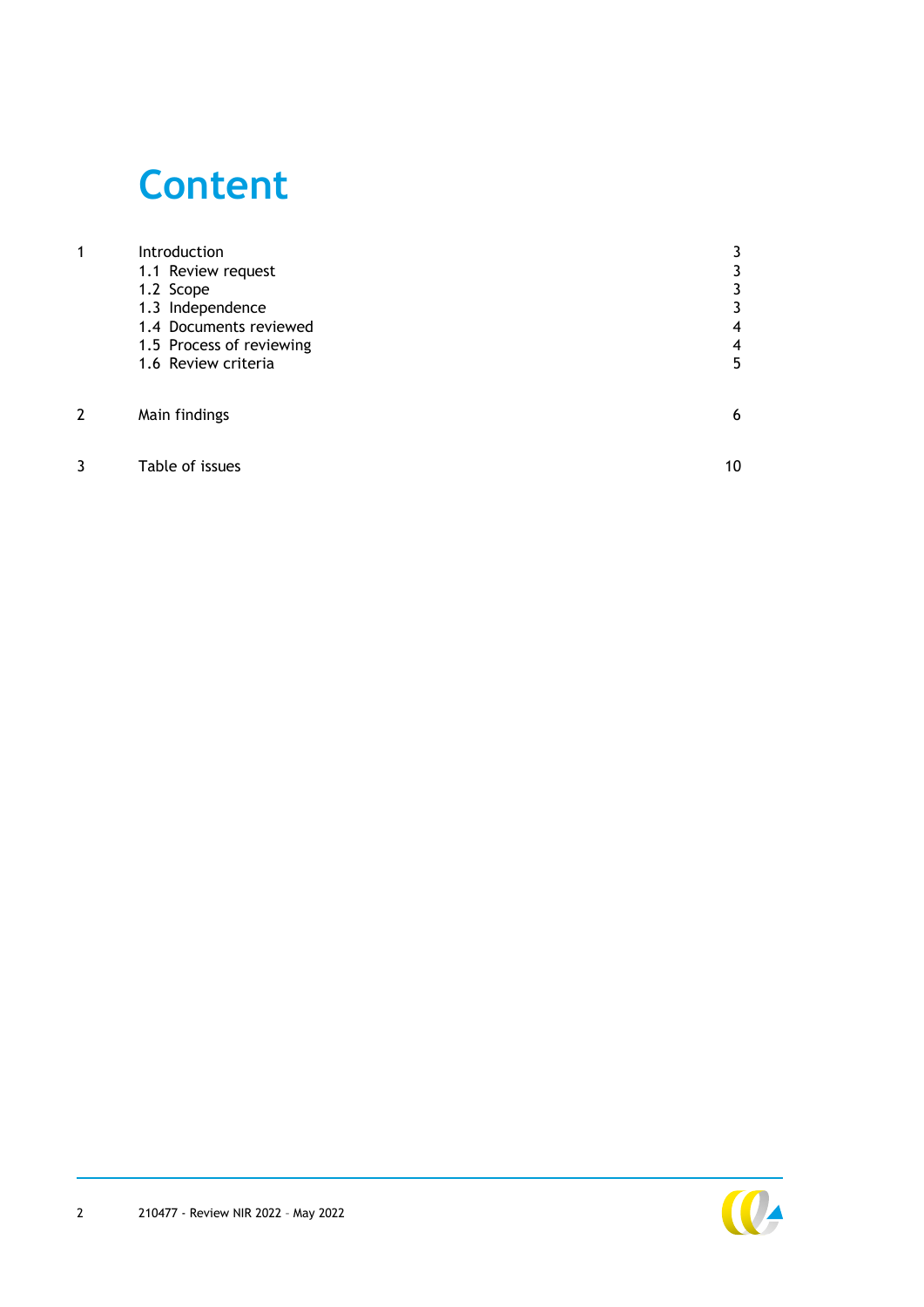# <span id="page-3-0"></span>**1 Introduction**

Each country annually submits a national inventory report (NIR) and common reporting format tables (CRF tables). The NIR contains detailed descriptive and numerical information and the CRF tables contain all greenhouse gas (GHG) emissions and removals, implied emission factors and activity data. The Netherlands Enterprise Agency (RVO) asked CE Delft to review the Energy sector (CRF 1) in the NIR 2022.

### <span id="page-3-1"></span>**1.1 Review request**

Besides the regular checks by the joint experts at the GHG trend analysis meetings, according to the QA/QC plan for the Netherlands, a basic peer review should be implemented at the annual draft CRF/NIR before submission to the UNFCCC. This review of the NIR 2002 will be based on the version of the CRF/NIR that are to be sent on 15 March 2022 to the EU. The comments made during the peer review will be taken into account - as far as possible – in the final CRF/NIR2023 by 15 March 2023.

The purpose of the peer review is to ensure that the inventory's results, assumptions and methods are reasonable and clear. Main tasks of the review are:

- $-$  execute an objective review to assess the quality of the inventory;
- identify (potential) problem areas respectively areas where improvement could be made;
- suggest corrections, where appropriate.

In performing these tasks, priority will be given to key sources and sources with significant recent changes in methods and data. The peer review should focus on:

- $-$  the appropriateness of the methods applied relative to the applicable guidelines;
- the proper allocation of sources to IPCC categories;
- the calculations and assumptions made;
- the background documentation available and referred to.

<span id="page-3-2"></span>Attention should also be given to whether recommendations from the UNFCCC review teams have been addressed properly. Netherlands Enterprise Agency (RVO) will provide these reports to the peer reviewers.

# **1.2 Scope**

<span id="page-3-3"></span>The scope of this review is the energy sector (Chapter 3/CRF 1), excluding the reference approach (Section 3.2.1) and the transport sector (Section 3.2.6/CRF 1A3).

#### **1.3 Independence**

Neither CE Delft in general, nor in particular the experts who performed the review, have been involved in the Dutch CRF/NIR preparations. CE Delft conducted reviews before on the NIR 2014 and the NIR 2018.

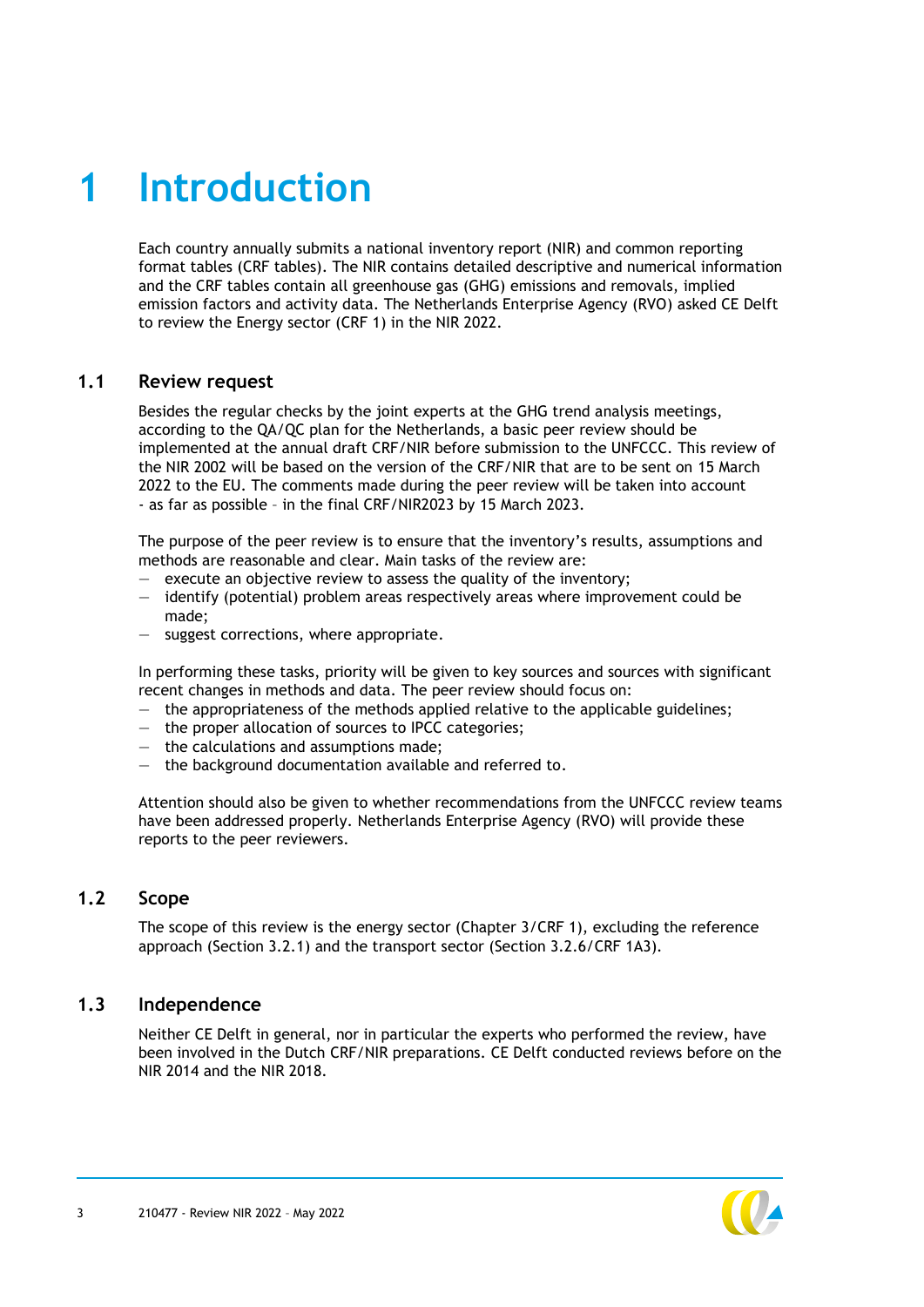# **1.4 Documents reviewed**

<span id="page-4-0"></span>CE Delft received the following documents for the review:

- a NIR 2022 as open document: final draft NIR 2022 v15\_3\_clean.docx.
- b NIR 2022 as pdf: NLD NIR 2022 15 march.pdf.
- c CRF tables 2022 about 2020: NLD\_2022\_2020\_10032022\_232502\_started.xlsx.
- d CRF tables 2022 about 2019: NLD\_2022\_2019\_10032022\_232348\_started.xlsx.
- e UNFCCC report on NIR 2021: *ReportDocument\_2021\_NLD.pdf*.
- f Methodology report by Honig et al (2022): 2022 (RIVM) Methodology report Energy Industry and Waste ER 1990-2020.pdf.
- g List of fuels 2022 by Zijlema (2022): the Netherlands list of fuels version January 2022 final.pdf.

Note that page numbers in the open document (a) and pdf (b) versions of the NIR 2022 as received by CE Delft, do not correspond. In this review report, we refer to the open document and its page numbers.

<span id="page-4-1"></span>Note further that the NIR 2022 is subject to review here. The other documents haven been considered auxiliary and have been reviewed only insofar this proved relevant for the review of the NIR 2022.

# **1.5 Process of reviewing**

Documents were provided to CE Delft on 16 March 2022. On 18 March a digital meeting was arranged in which CE Delft asked for a brief oral introduction to these documents. CE Delft also inquired about any major methodical changes in the NIR 2022 compared to previous editions; none were reported.

The sections of the NIR 2022 within scope were reviewed in two rounds by the CE Delft review team. This ensured that each section was reviewed twice, and that comments made by the first reviewer could be checked. Main findings were discussed among the review team on 28 March and 7 April 2022.

The draft review was sent to RVO on 14 April 2022. Reactions from RVO were received on 5 May and 11 May 2022, and were discussed with RVO on 12 May 2022. After that, we finalised this review report. Where appropriate, we added an elucidation of the issue, provided a suggestion, or stated the response. None of the issues were removed.

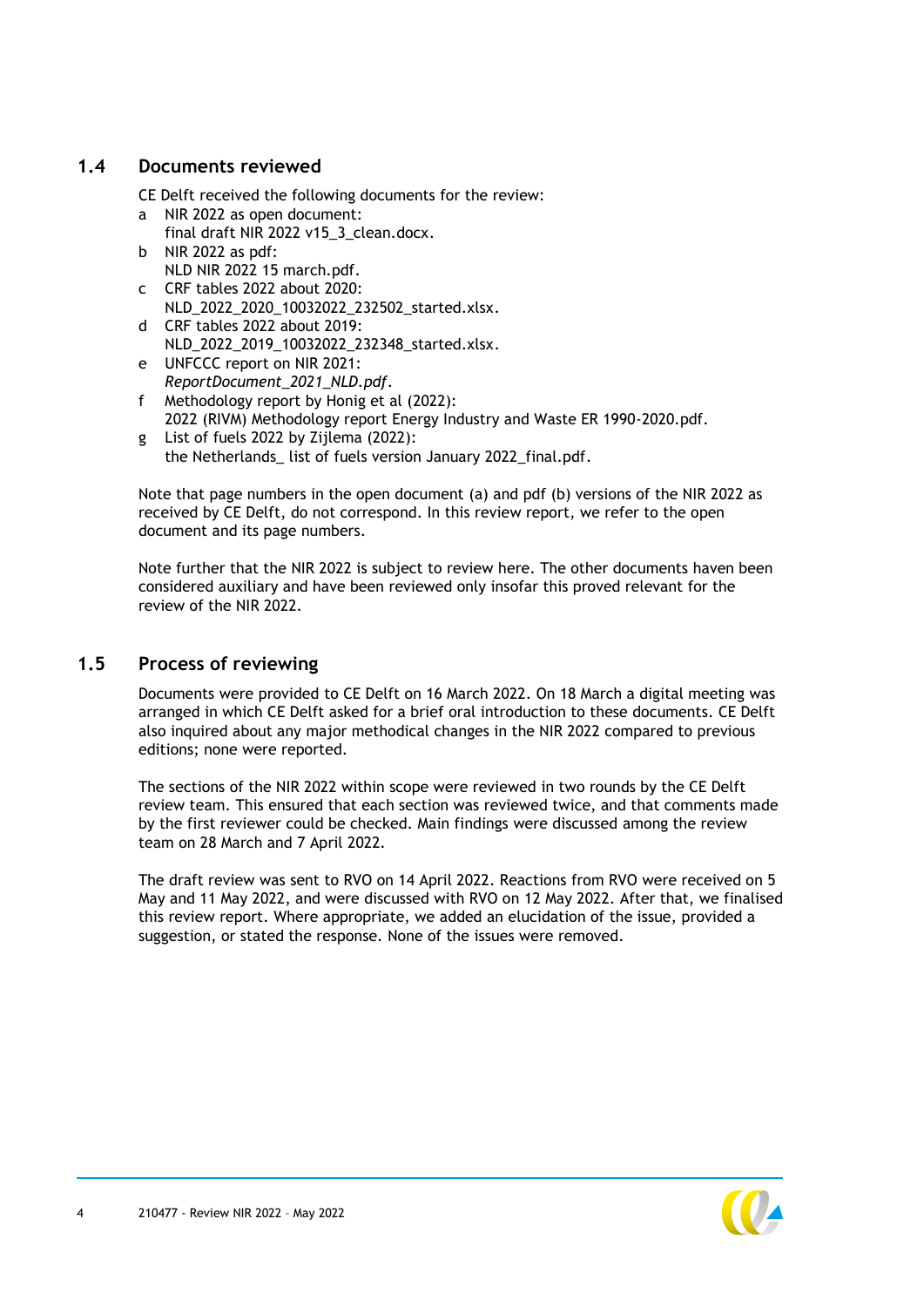### **1.6 Review criteria**

<span id="page-5-0"></span>CE Delft applied the TACCC criteria in this review, i.e. we focused on Transparency, Accuracy, Consistency, Comparability and Completeness. Hereafter we represent how these criteria are introduced in the UNFCCC *Guide for Peer Review of National GHG Inventories*. 1 Besides, comments on spelling, grammar or other text edits have also been communicated to RVO, categorised as 'Text edit', but those have been omitted in this report.

#### **Transparency**

There is sufficient and clear documentation such that all involved can understand how the inventory was compiled and can assure themselves that it meets the good practice requirements for national GHG emissions inventories.

# **Accuracy**

National GHG inventories should contain neither over- nor under-estimates so far as can be judged. This means making all endeavours to remove bias from the inventory estimates.

### **Consistency**

Estimates for different inventory years, gases and categories are made in such a way that differences between years and categories reflect real differences in emissions. Inventory annual trends, as far as possible, should be calculated using the same method and data sources in all years. They should aim to reflect the real annual fluctuations in emissions or removals and not be subject to changes resulting from methodological differences.

# **Comparability**

The national GHG inventory is reported in a way that allows it to be compared with national GHG inventories for other countries. This comparability should be reflected in appropriate identification of key categories; in the use of the reporting guidance and tables; and use of the classification and definition of categories of emissions and removals.

# **Completeness**

National, calendar year estimates are reported for all sources and sinks, and gases. Where elements are missing their absence should be clearly documented together with a justification for exclusion.

<sup>1</sup> [https://unfccc.int/files/national\\_reports/non-annex\\_i\\_natcom/application/pdf/final\\_guide\\_for\\_peer\\_review](https://unfccc.int/files/national_reports/non-annex_i_natcom/application/pdf/final_guide_for_peer_review_report_final_webupload.pdf) [\\_report\\_final\\_webupload.pdf](https://unfccc.int/files/national_reports/non-annex_i_natcom/application/pdf/final_guide_for_peer_review_report_final_webupload.pdf)



\_\_\_\_\_\_\_\_\_\_\_\_\_\_\_\_\_\_\_\_\_\_\_\_\_\_\_\_\_\_\_\_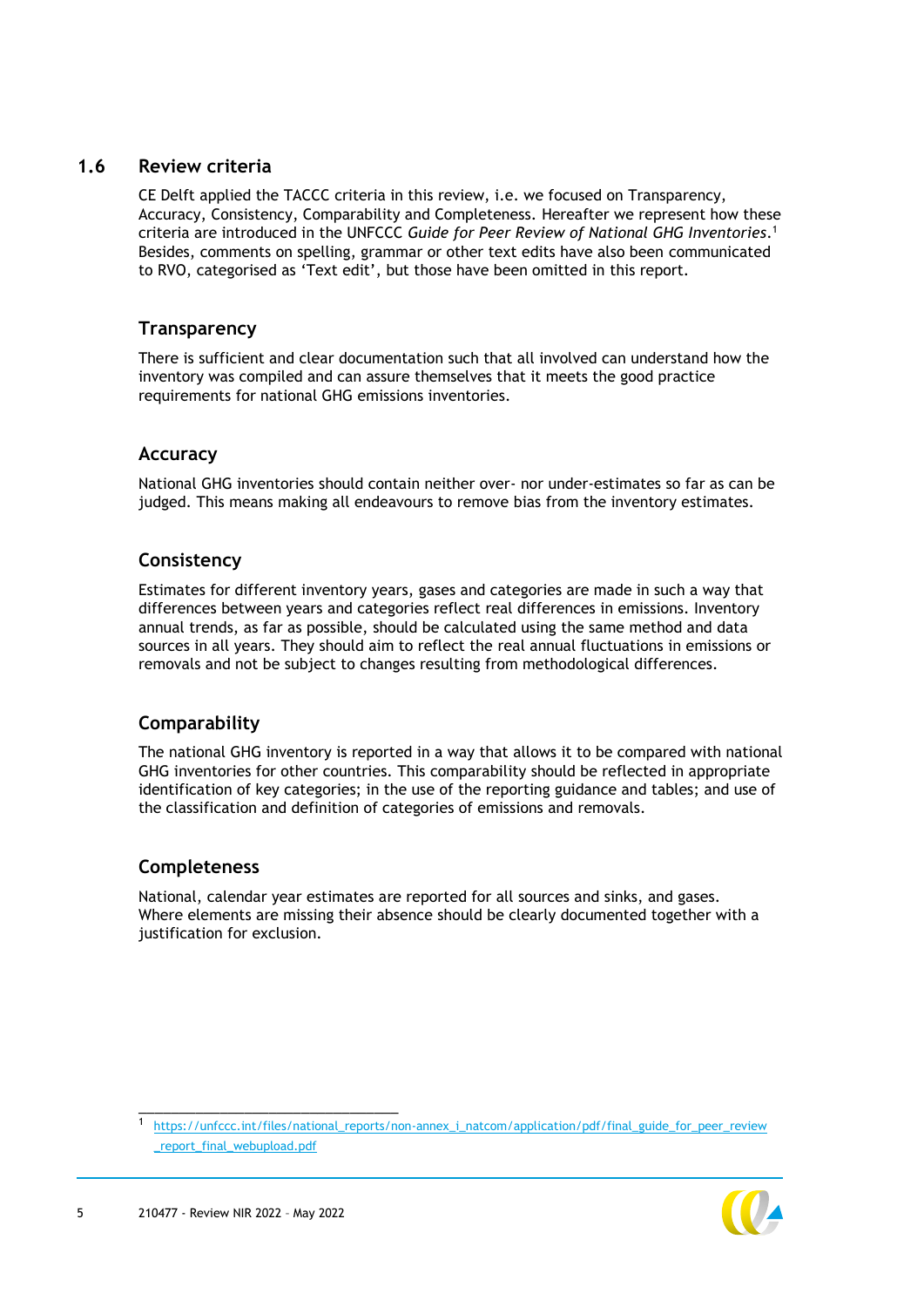# <span id="page-6-0"></span>**2 Main findings**

In general, the NIR is found to be a solid exposition of the Dutch greenhouse gas emissions and how these figures have been established. The review team considers the NIR 2022 to be transparent, accurate (that is, to the extent that the review team assessed the underlying documentation), consistent, comparable and complete.

Below we highlight issues that we would like to draw attention to and also discuss the response to comments from the UNFCCC review of the NIR 2021. These main findings are presented in order of appearance; the order does not represent significance.

# **Introducing facts and explanations – Transparency (#11 inter alia)**

Multiple times in the report a fact is brought up and immediately explained or used as an explanation. Consider for example issue #11: "The decrease in liquid fuel combustion in 2020 is mainly caused by the reduced vehicle use" (Page 71). Reduced vehicle use had not previously been introduced. Removal of the article 'the' could partially solve the issue partially. Also, no reference to data showing reduced vehicle use is given here, although it is accounted for by the remainder of the sentence: "as a result of the measures taken during the COVID19 pandemic." It is good practice to first introduce the fact, and then provide the explanation for it or use it as explanation for something else. E.g.: "There has been reduced vehicle use [ reference to data, if possible ], as a result of measures taken during the COVID19 pandemic. The decrease in liquid fuel combustion in 2020 is mainly caused by the reduced vehicle use."

# **Table 3.1 – Transparency (#14)**

CRFs 1C and 1D do not figure in Table 3.1, because these are information elements. However, this is not clear from the text or table caption.

# **International bunkering fuels – Comparability/Transparency (#22)**

International bunkering (1D) is treated in Section 3.2.2, and hence under 3.2, which is about CRF 1A. Also, in the IPCC Guidelines, international bunker fuels are listed under 1A3ai and 1A3di for aviation and navigation respectively. RVO indicated that the outline is taken from UNFCCC *Reporting instructions*<sup>2</sup> and we acknowledge that the outline corresponds to this instruction. Hence, we approve of this order of presentation. We recommend to add a reference to account for it.

# **Congruence between tables, charts and text – Transparency (#24, #66 inter alia)**

Multiple times in the report the text does not correspond exactly to the categories in tables and charts. Consider for example issue #24 concerning the paragraph about fuel deliveries for international aviation (Page 79). Here the connection with jet kerosene, the relevant

\_\_\_\_\_\_\_\_\_\_\_\_\_\_\_\_\_\_\_\_\_\_\_\_\_\_\_\_\_\_\_\_



<sup>2</sup> [www.unfccc.int/resource/docs/2013/cop19/eng/10a03.pdf](https://unfccc.int/resource/docs/2013/cop19/eng/10a03.pdf)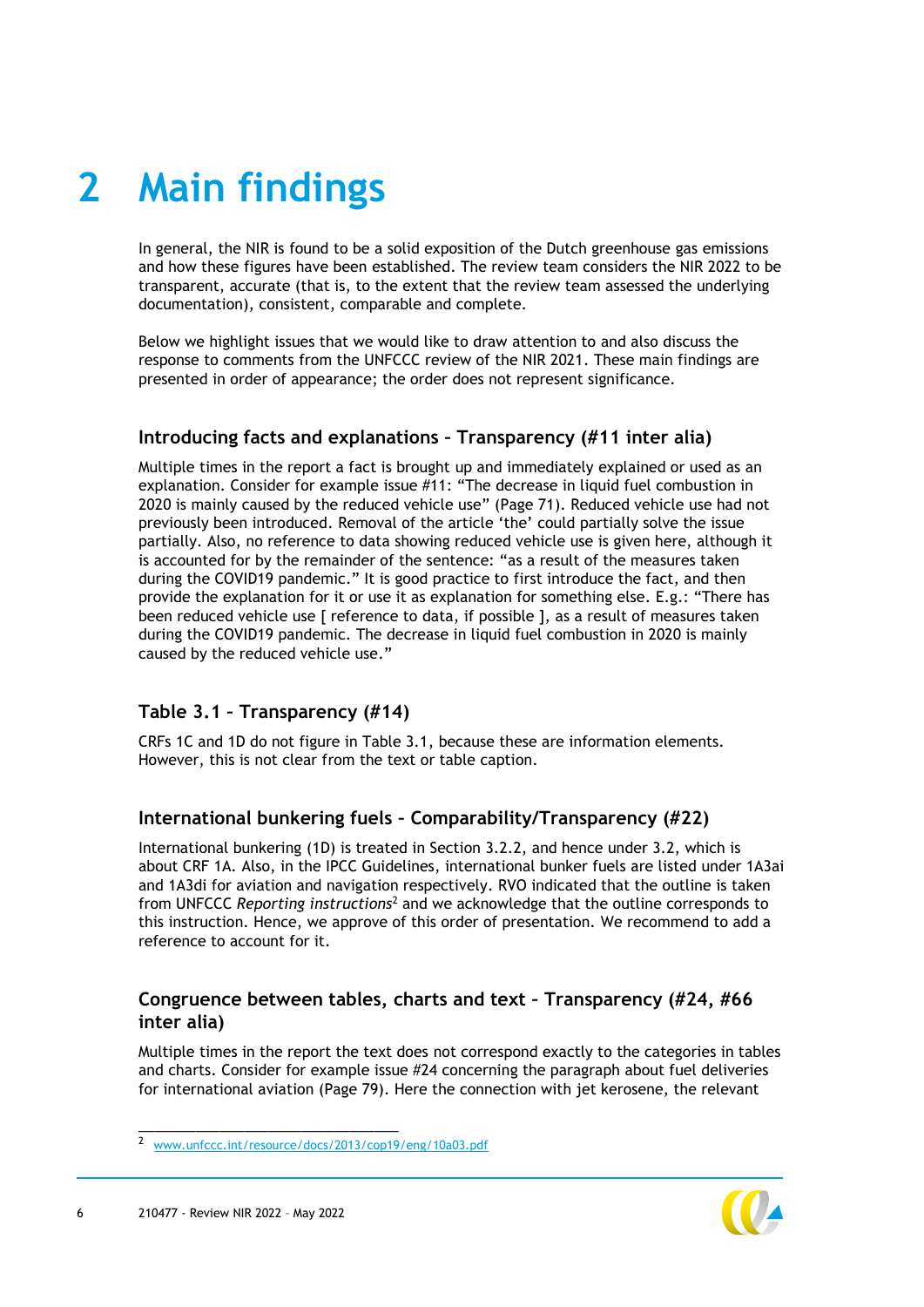category in Figure 3.3, is not explicitly established. Consider also Table 3.7 and the explanations below (Page 88), where solid biomass is not addressed (issue #66).

#### **Non-energy use of coal in industry – Accuracy (#37)**

Section 3.2.3 mentions that coal is used in a non-energy application in the iron and steel sector. This appears to be incorrect. The CBS national energy balance<sup>3</sup> shows 2,8 PJ/y of coal non-energy use, of which 0,3 PJ/y in '10 Voedingsmiddelenindustrie' and 2,5 PJ/y in '27 Elektrische apparatenindustrie'. There is no non-energy use of coal products in the iron and steel sector, because this sector's coal consumption is listed as final energy use.

### **Share of coal in Dutch electricity generation – Accuracy (#40)**

The text mentions that the Dutch electricity sector has a large share of coal-fired power stations (Page 82). It is advised to clarify by what measure it is considered large. It could be large in comparison to other fuels used in Dutch power generation, or large in comparison to the share of coal-fired power stations in other countries. In the latter case, the statement would not be supported by publicly available data on electricity generation in EU member states. <sup>4</sup> The average share of coal in the electricity mix of EU member states was 17% in 2020, while The Netherlands had a coal share of 6%. Electricity generation from coal was much higher in 2015 and 2016, but has strongly declined since, especially so in 2020.

### **Electricity and heat production from waste – Transparency (#48)**

Emissions from waste incineration are included under Public electricity and heat production (1A1a). This is explained in the report, but the treatment of waste incineration is integrated in the discussion of the rest of 1A1a, while the process, installations and relevant considerations for waste incineration are quite different from the rest of the sector. Explanations are relegated to Chapter 7.

Consider creating a separate subsection for waste incineration, with a brief explanation of the process, a clear explanation of the method (including any references to background reports) and a structured discussion of relevant trends in activity data, emission factors and resulting emissions. Or consider, more concisely, adding a paragraph that makes explicit the fact that heat from waste incineration is quite different from other categories within 1A1a, together with relevant references. E.g.:

"The public electricity and heat production source sub-category also includes all emissions from large-scale waste incineration facilities. Emissions from waste incineration are included here, rather than in Category 5C (Waste incineration), since all municipal waste incineration facilities in the Netherlands also produce electricity and/or heat for energy purposes. According to the 2006 IPCC Guidelines, these activities should be included in Category 1A1a (Public electricity and heat production). The waste incinerated in these installations are allocated under other fuels (fossil part of waste) and biomass (biogenic part of waste). More background about activity data and EFs can be found in Chapter 7, especially Section 7.4. The methodology is described in detail in the methodology report (Honig et al., 2022), see also the reference in Annex 7."

<sup>4</sup> [www.ec.europa.eu/eurostat/databrowser/view/NRG\\_BAL\\_PEH\\_\\_custom\\_2313984/default/table?lang=en](https://ec.europa.eu/eurostat/databrowser/view/NRG_BAL_PEH__custom_2313984/default/table?lang=en)



\_\_\_\_\_\_\_\_\_\_\_\_\_\_\_\_\_\_\_\_\_\_\_\_\_\_\_\_\_\_\_\_

<sup>3</sup> [www.opendata.cbs.nl/statline/#/CBS/nl/dataset/83989NED/table?ts=1649680894816](https://opendata.cbs.nl/statline/#/CBS/nl/dataset/83989NED/table?ts=1649680894816)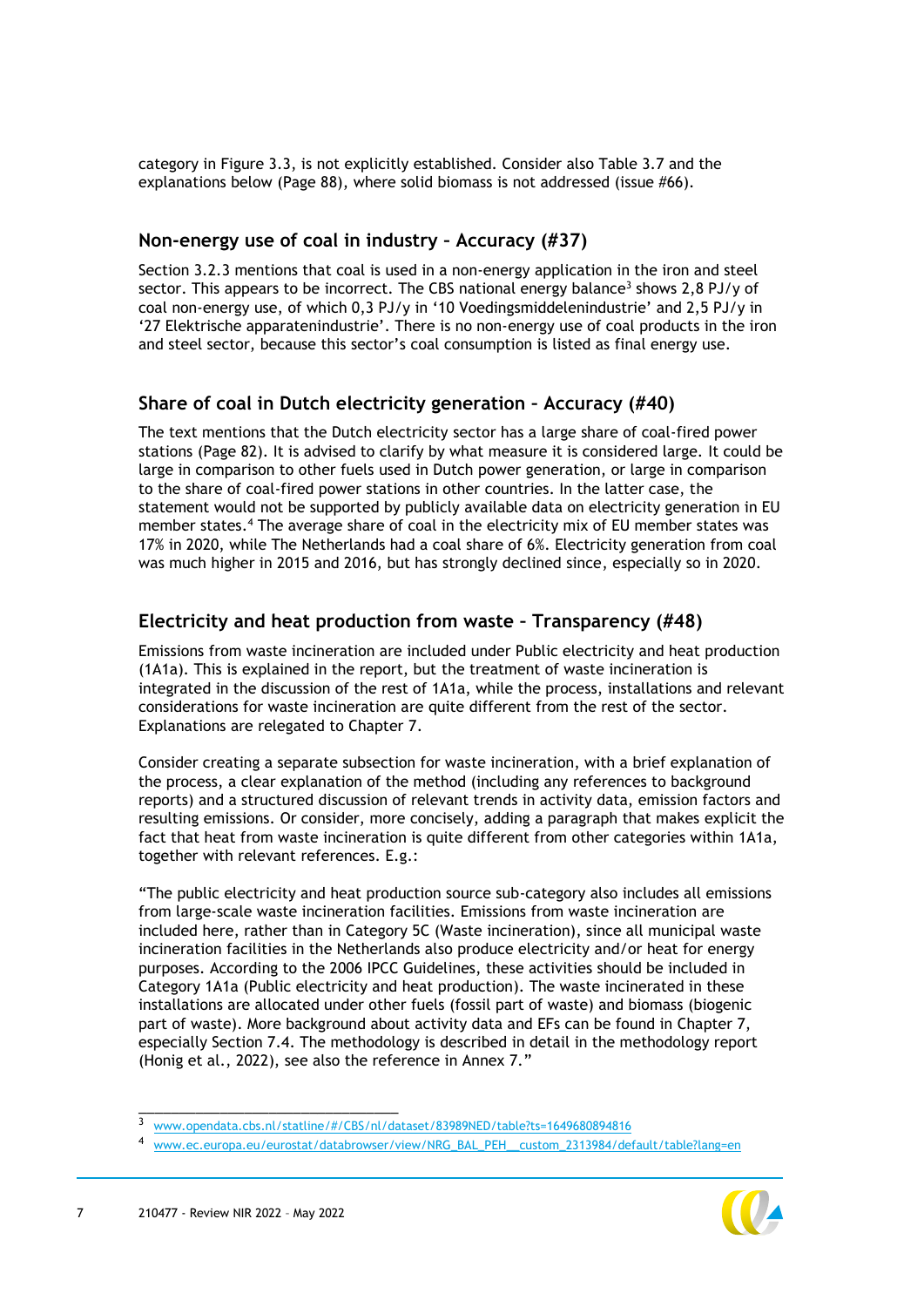# **Confusion between solid/liquid/gaseous fuels – Transparency/ Comparability (#52 inter alia)**

On several occasions the categorisation of a fuel as either solid, liquid or gaseous could cause confusion. E.g. blast furnace gas is listed under solid fuel, and refinery gas is listed under liquid fuel. We recognise that this is in line with IPCC Guidelines. It would be helpful to add the official categorisation to Table 3.4, as suggested by RVO to the review team.

# **CH<sup>4</sup> emission factor for stationary installations – Transparency (#59)**

Methane emissions from stationary combustion installations are estimated using emission factors from Scheffer (1997).<sup>5</sup> It is not clear which emission factors are used in the end. The Scheffer report lists many emission factors for varying installations, configurations, fuel types and load levels. Besides, the emission factors are given in mg  $CH<sub>4</sub>$  per cubic meter or per kg of fuel, whereas the NIR format uses emission factors per unit of energy. Because of these confusing aspects, it is not clear which emission factor is used where. We advise to make this traceable, either by including it in the NIR itself or in a referenced document.

### **Uncertainty estimation in emissions from ETS companies – Accuracy (#68)**

The accuracy of both activity data and emission factors are based on expert judgment. More precise accuracy figures are available for EU-ETS companies. The accuracy of both activity data and emission factor is regulated under ET-ETS. The Monitoring and Reporting Regulation (MRR)<sup>6</sup> specifies minimum accuracy levels, which are mandatory to report in the monitoring report of the company. This means that for each individual ETS installation, the accuracy in both activity data and emission factor is known and does not have to be estimated. Accuracy figures for multiple EU-ETS companies in a sector can be calculated from the figures of individual companies.

Consider basing the reported uncertainty on data from the monitoring reports rather than on estimates. 7 If these data are not available to the NIE, the requirements for uncertainty in EU-ETS monitoring could also hold cues. Those are 7,5% for Category A installations, 5,0% for Category B and 2,5% for Category C, as specified in the MRR Article 22c, with the categories defined in Article 19(2).

# **Iron and steel – Consistency (#77)**

\_\_\_\_\_\_\_\_\_\_\_\_\_\_\_\_\_\_\_\_\_\_\_\_\_\_\_\_\_\_\_\_

Table 3.9 states that the solid fuel use in Iron and steel (CRF 1A2a) amounted to 83.9 PJ in 2019 and 82.1 PJ in 2020 for solid fuels. According to the CRF tables, this should be 82.1 PJ in 2019 and 71.1 PJ in 2020. That brings the trend in fuel use in Iron and Steel into line with the trend in GHG emissions from Iron and steel, as reported in Table 3.8.

<sup>7</sup> [www.ec.europa.eu/clima/eu-action/eu-emissions-trading-system-eu-ets/monitoring-reporting-and-verification](https://ec.europa.eu/clima/eu-action/eu-emissions-trading-system-eu-ets/monitoring-reporting-and-verification-eu-ets-emissions_en)[eu-ets-emissions\\_en](https://ec.europa.eu/clima/eu-action/eu-emissions-trading-system-eu-ets/monitoring-reporting-and-verification-eu-ets-emissions_en)



<sup>5</sup> [www.repository.tudelft.nl/islandora/object/uuid%3Ac4b9e0cb-0952-4a05-9aad-e5d245a1b810](https://repository.tudelft.nl/islandora/object/uuid%3Ac4b9e0cb-0952-4a05-9aad-e5d245a1b810)

<sup>6</sup> [www.eur-lex.europa.eu/legal-content/EN/TXT/PDF/?uri=CELEX:02018R2066-20210101&from=EN](https://eur-lex.europa.eu/legal-content/EN/TXT/PDF/?uri=CELEX:02018R2066-20210101&from=EN)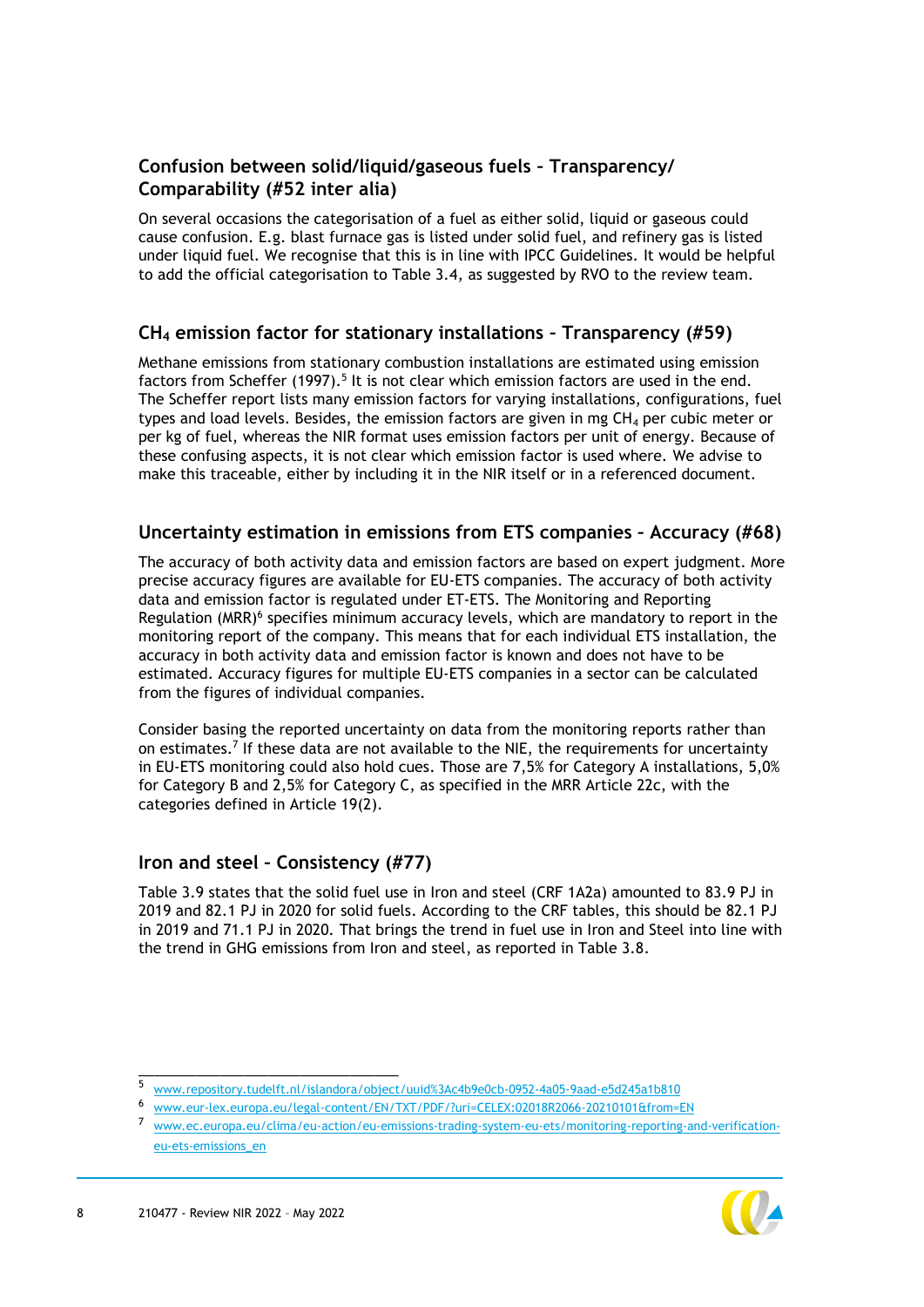# **Volatile Organic Substances – Accuracy (#135)**

Volatile Organic Substances (VOCs) in Sector 1B2a5 (Distribution of oil products; refineries, distributors, filling stations) are considered not applicable (Page 128,  $7<sup>th</sup>$  bullet in list). As the reason for this classification, it is stated that all possible emission sources are equipped with abatement measures, as demanded by Dutch emission regulation.

For this statement to be true, it is required that:

- 1. All emission sources are known.
- 2. All emission sources are equipped with abatement measures.
- 3. Emission abatement measures are 100% effective, so no emissions remain at all.

These are rather steep requirements and the text offers no substantiation whether these conditions are met in practice. Consider to offer a more elaborate argumentation or to indicate the uncertainties, or else consider to change the notation key for the emissions from 'NA' (not applicable) to 'NE' (not estimated).

# **Relevance of previous methods – Transparency (#139 inter alia)**

Explanations are sometimes provided for changes made in earlier NIRs, without stating the relevance of this explanation for the current year. E.g. issue #139: it is mentioned that the method for fugitive emissions of gaseous fuels was improved for the NIR 2016 (Page 129). Does that imply that this improved method still applies? What is the relevance of knowing that methods were different in NIRs before 2016? We advise to remove such references.

# **Response to UNFCCC comments**

Issue E.3 is purportedly addressed in NIR 2022, however it is not clear for which years the liquid fuels in 1A3c have now been included. In the 2022 CRF tables about both 2019 and 2020 this entry solely states 'NO'.

Issue E.6 seems to be, at least partly, about different interpretations of what allocations are allowed by the IPCC Guidelines. This is elaborated on in the main text on Page 92. We advise to add cross-references.

Issue E.7 is not resolved. This seems to be a matter of priority rather than of conflicting views. It could be helpful to add under which conditions it could become a priority.

Issue E.12 seems to be resolved by marking 'NA' in the CRF tables when there are no activity data because there is no such activity in the Netherlands. This has been consistently applied throughout all CRF tables, as far as we have been able to check. The CRF tables have been available to the review team concerning 2020 and 2019 only.

Issues E.13, E.14 and E.15 concerning recalculations seem to be resolved.

Issue E.17 is considered to be sufficiently accounted for by the explanation in the new methodology report by Honing et al (2022). It is acknowledged that disaggregation of CH<sub>4</sub> emissions is commendable, but it also made clear that it is not entirely feasible because of the underlying data.

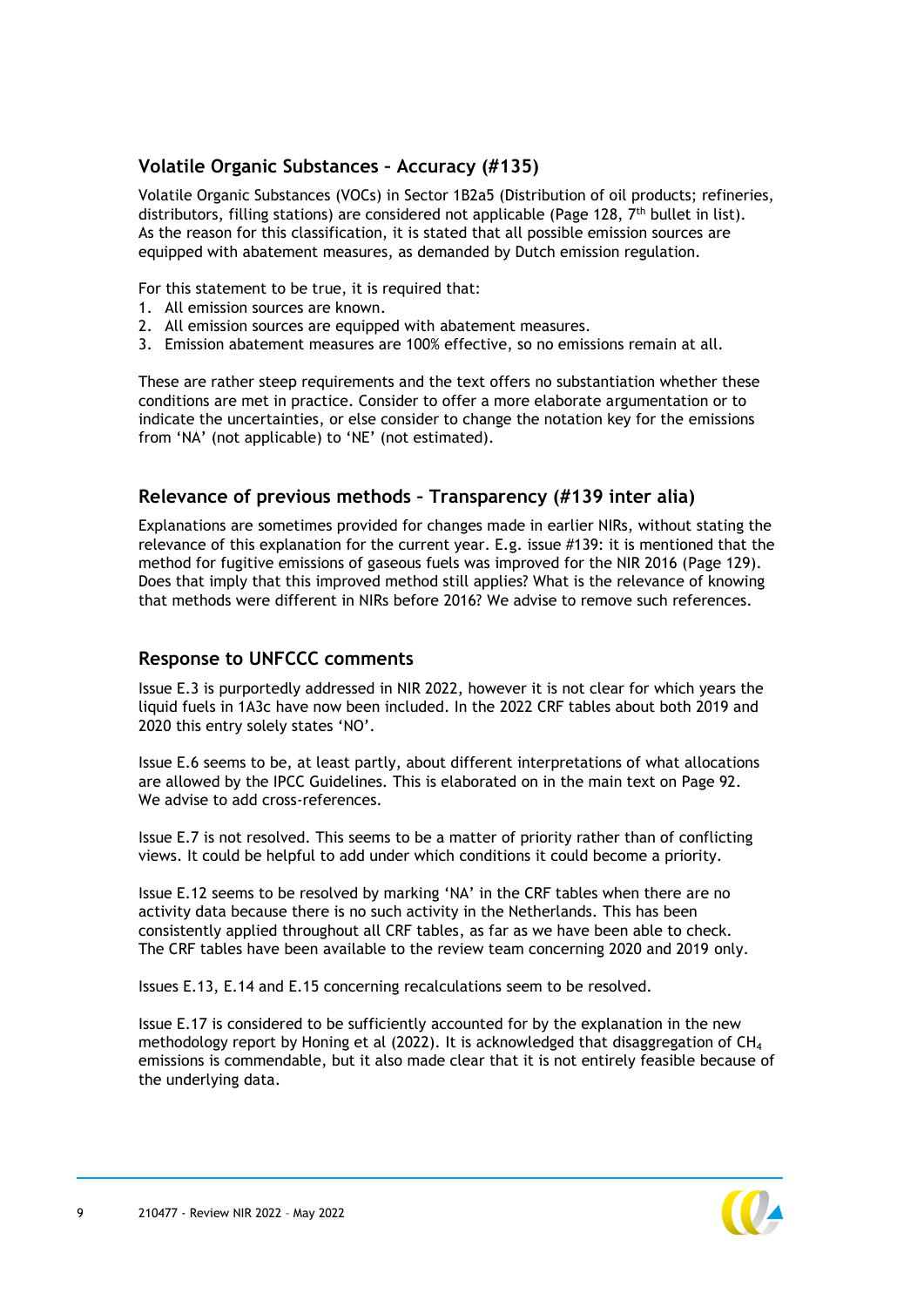# <span id="page-10-0"></span>**3 Table of issues**

[Table 1](#page-10-1) comprises an exhaustive list of issues identified by the review team. Each is tagged with an ID, the relevant page number in the open document, a quote or reference to the section under concern, and the criteria (TACCC).

| ID             | Page | Section   | Text under concern                                                                                                                                      | Criteria                   | Issue description                                                                                                                                                                                                                                    |
|----------------|------|-----------|---------------------------------------------------------------------------------------------------------------------------------------------------------|----------------------------|------------------------------------------------------------------------------------------------------------------------------------------------------------------------------------------------------------------------------------------------------|
| 5              | 69   | 3.1.1     | "Emissions from fuel combustion are<br>consistent with national energy<br>statistics."                                                                  | Transparency               | Where can we find this? Does this<br>refer to the SA vs RA comparison?<br>A reference to the relevant<br>section would be helpful.                                                                                                                   |
| 6              | 70   | 3.1.2     | "a very large share"                                                                                                                                    | Accuracy                   | Please quantify 'very large'.                                                                                                                                                                                                                        |
| $\overline{7}$ | 70   | 3.1.2     | "Power generation, Industrial<br>processes and Other"                                                                                                   | Transparency               | These are not official subsector<br>names.                                                                                                                                                                                                           |
| 8              | 70   | 3.1.2     | "Oil products are primarily used in<br>transport, refineries and the<br>petrochemical industry"                                                         | Transparency               | In this juxtaposition with<br>transport, it is not clear whether<br>refineries and petrochemichal<br>industry are included as<br>processing oil products or as end<br>users.                                                                         |
| 9              | 70   | 3.1.2     | "a 53% decrease in solid fuel<br>consumption, a 2% increase in<br>gaseous fuel consumption and a 2%<br>increase in solid fuel consumption"              | Transparency               | Solid fuels are mentioned twice,<br>while liquid fuels are missing.                                                                                                                                                                                  |
| 10             | 71   | 3.1.2     | "due to a decrease of 36% for solid<br>fuel combustion, a 3% decrease in<br>liquid fuel combustion and a 2%<br>decrease in gaseous fuel<br>combustion." | Transparency               | The downward trend in liquid<br>fuel consumption is subsequently<br>explained, while the others are<br>not. Please include an<br>explanation for the trends in<br>solid and gaseous fuel<br>consumption.                                             |
| 11             | 71   | 3.1.2     | "the reduced vehicle use"                                                                                                                               | Transparency/<br>Text edit | Reduced vehicle use has not been<br>introduced before. Suggested<br>correction: 'reduced vehicle<br>use'.                                                                                                                                            |
| 12             | 71   | 3.1.2     | "The decrease in solid fuel<br>consumption between 2016-2019<br>was due to the closure of three old<br>coal-fired power plants in these<br>years."      | Accuracy                   | Hemweg closed in 2020, so part<br>of solid fuel decrease in 2019-<br>2020 is due to that closure, not<br>just of the three (5?) older coal-<br>fired plants (Amer 8, Borsele and<br>Gelderland plants in 2015,<br>Maasvlakte I & II plants in 2017). |
| 13             | 71   | 3.1.2     | "The years 1996 and 2010 both had<br>a cold winter compared to the other<br>years. []"                                                                  | Completeness               | How would 2020 be<br>characterised?                                                                                                                                                                                                                  |
| 14             | 71   | Table 3.1 |                                                                                                                                                         | Completeness               | 1C and 1D are not included in this<br>table. Is that because 1C is non-                                                                                                                                                                              |

#### <span id="page-10-1"></span>**Table 1 – List of issues identified by the review team**

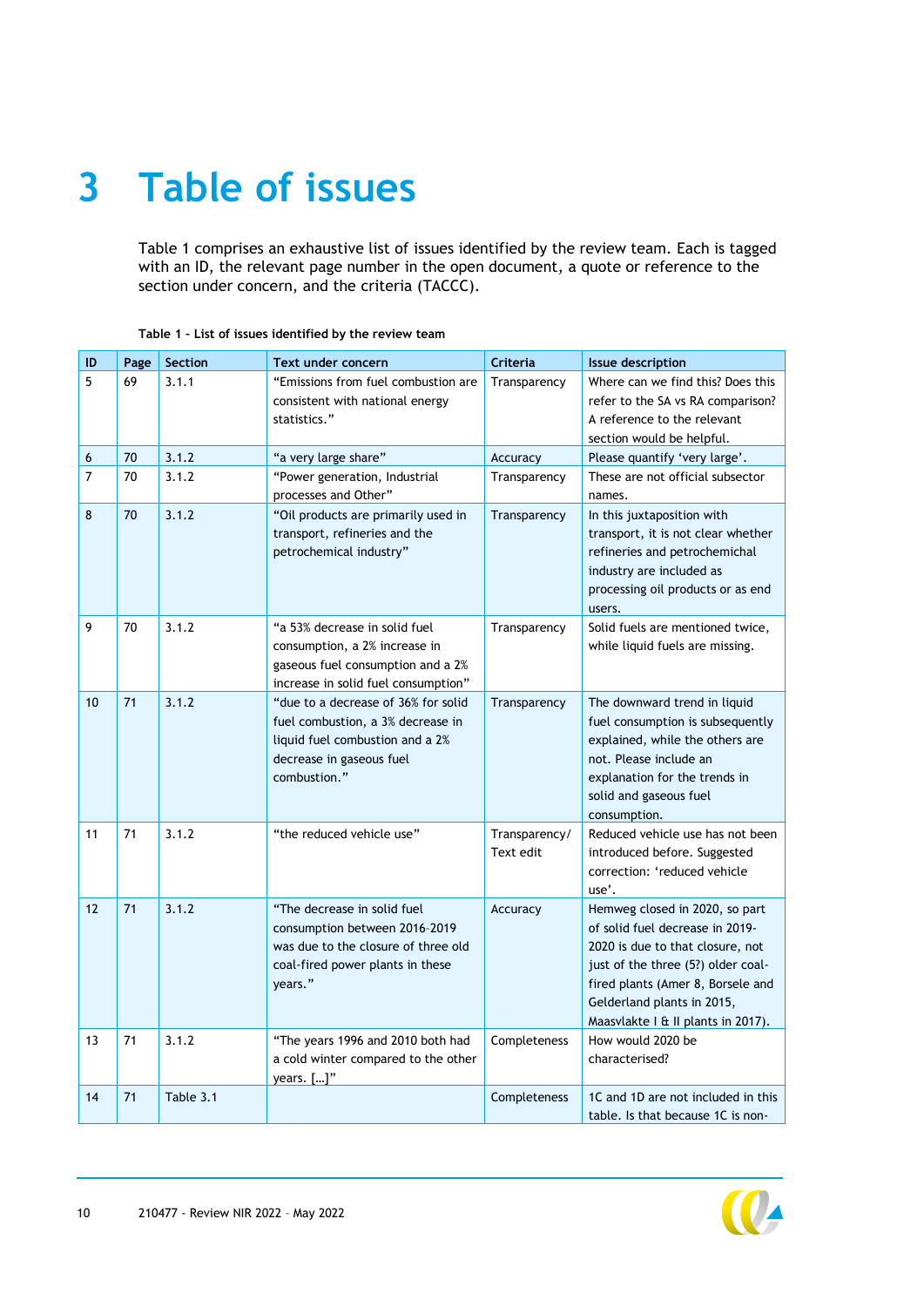| ID | Page | Section   | Text under concern                                                                                                                                                                                                                                        | Criteria                       | <b>Issue description</b>                                                                                                                                                                                                                                                                                                                                                                                         |
|----|------|-----------|-----------------------------------------------------------------------------------------------------------------------------------------------------------------------------------------------------------------------------------------------------------|--------------------------------|------------------------------------------------------------------------------------------------------------------------------------------------------------------------------------------------------------------------------------------------------------------------------------------------------------------------------------------------------------------------------------------------------------------|
|    |      |           |                                                                                                                                                                                                                                                           |                                | key and 1D is not to be counted<br>in the National total emissions?                                                                                                                                                                                                                                                                                                                                              |
| 15 | 71   | Table 3.1 | "1 Energy, N <sub>2</sub> O, 2019 and 2020:<br>$0,58\%$ "                                                                                                                                                                                                 | Consistency                    | Two digits, whereas other figures<br>have one digit.                                                                                                                                                                                                                                                                                                                                                             |
| 16 | 71   | Table 3.1 | "1A Fuel combustion, CH <sub>4</sub> and N <sub>2</sub> O,<br>2020 vs 1990: 90.5% and 67.5%"                                                                                                                                                              | Transparency                   | Why have $CH_4$ and $N_2O$ emissions<br>from fuel combustion increased?<br>We can retrace it to 1A4C, but<br>the increase isn't addressed in<br>3.2.7 either.                                                                                                                                                                                                                                                    |
| 17 | 71   | Table 3.1 | "Total national emissions (excluding<br>LULUCF)"                                                                                                                                                                                                          | Transparency                   | This table is about the Energy<br>sector (CRF 1), so 'Total national<br>emissions' doesn't seem<br>appropriate and '(excl. LULUCF)'<br>irrelevant.                                                                                                                                                                                                                                                               |
| 20 | 72   | 3.1.4     | "Figure 3.2 show the contributions<br>of the subcategories and emissions<br>trends in the Energy sector. Most of<br>the $CO2$ emissions from fuel<br>combustion stem from the<br>combustion of natural gas, followed<br>by liquid fuels and solid fuels." | Transparency                   | Please briefly describe the<br>contribution of different<br>subcategories, and perhaps also<br>the link with fuel combustion in<br>these subcategories.                                                                                                                                                                                                                                                          |
| 21 | 73   | Table 3.2 |                                                                                                                                                                                                                                                           | Completeness/<br>Transparency  | Section 3.2 comprises a<br>subsection about CRF 1D, which<br>does not figure in this table<br>though. Is that because 1D is not<br>to be counted in the National<br>total emissions?                                                                                                                                                                                                                             |
| 22 | 79   | 3.2.2     | "3.2.2 International bunker fuels<br>$(1D)$ "                                                                                                                                                                                                             | Comparability/<br>Transparency | Section 3.2.2 is about CRF 1D,<br>while Section 3.2 is about CRF<br>1A. This is confusing. Also, in the<br>IPCC Guidelines 2006 (Vol. 2, Ch.<br>1) bunker fuels are listed under<br>1A3ai and 1A3di.                                                                                                                                                                                                             |
| 24 | 79   | 3.2.2.1   | "Figure 3.3 shows that fuel<br>deliveries for international aviation<br>more than doubled between 1990<br>and 1999, stabilised between 1999<br>and 2003 and increased again by<br>14% between 2003 and 2008."                                             | Transparency                   | Fuel deliveries for international<br>aviation is not a category in the<br>chart. Please make clear that this<br>corresponds to jet kerosene, or<br>change the subject of this<br>sentence, e.g. 'fuel deliveries for<br>international aviation (jet<br>kerosene)'. Note that the last<br>sentence in this paragraph is<br>about other fuels for aviation,<br>giving rise to further conflation<br>of categories. |
| 25 | 79   | 3.2.2.1   | "In 2019, the fuel consumption"                                                                                                                                                                                                                           | Transparency                   | Suggested correction: 'In 2019,<br>the aviation fuel consumption'.                                                                                                                                                                                                                                                                                                                                               |
| 26 | 79   | 3.2.2.1   | "In 2020, the fuel consumption"                                                                                                                                                                                                                           | Transparency                   | Suggested correction: 'In 2020,<br>the aviation fuel consumption'.                                                                                                                                                                                                                                                                                                                                               |
| 27 | 79   | 3.2.2.1   | "biomass for international aviation"                                                                                                                                                                                                                      | Transparency                   | 'Biokerosene' would be more<br>specific than 'biomass'.                                                                                                                                                                                                                                                                                                                                                          |

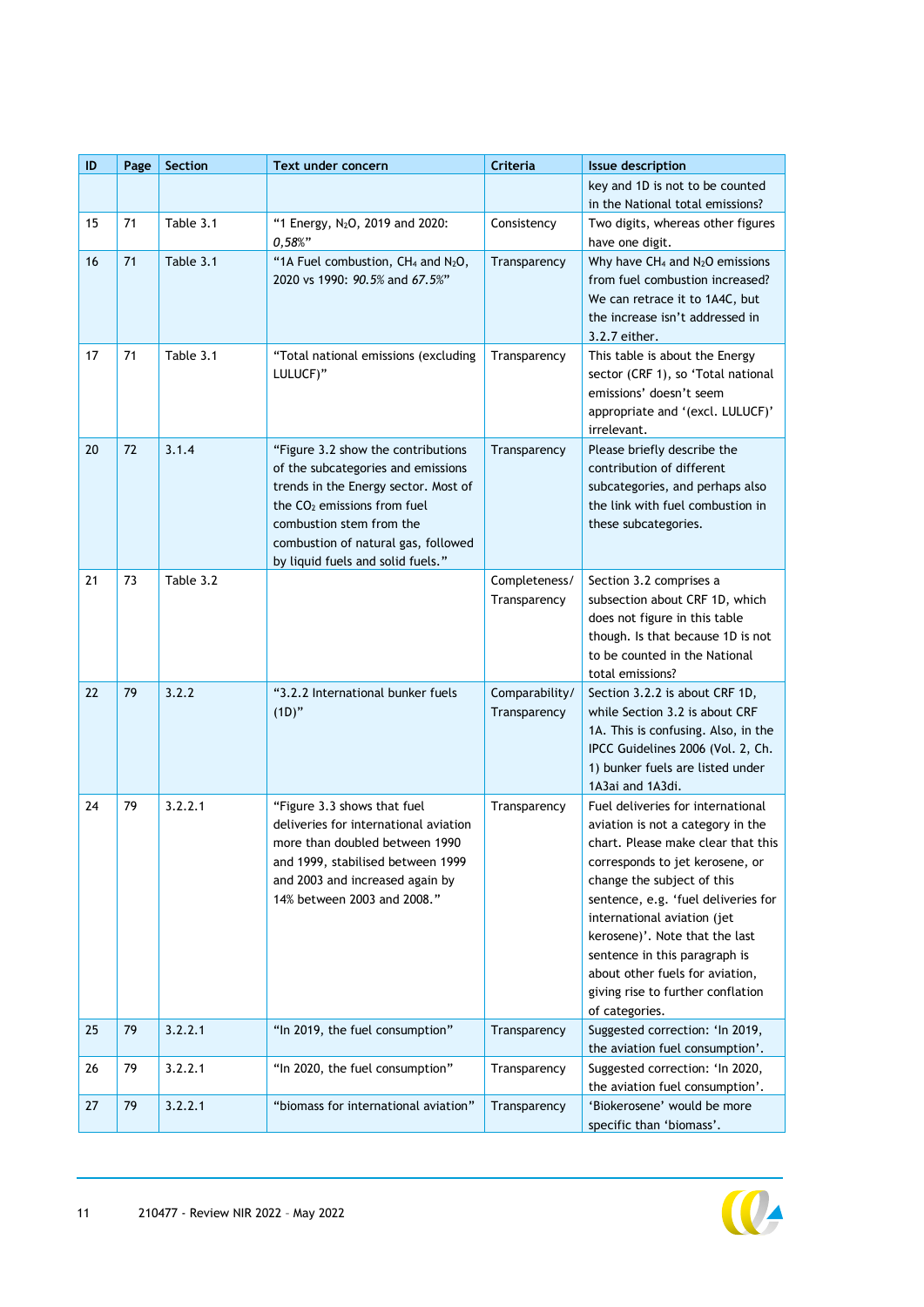| ID | Page | Section                                                        | Text under concern                                                                                                                                                                                        | Criteria                   | <b>Issue description</b>                                                                                                                                                                                                                                                                                                                                                                                                 |
|----|------|----------------------------------------------------------------|-----------------------------------------------------------------------------------------------------------------------------------------------------------------------------------------------------------|----------------------------|--------------------------------------------------------------------------------------------------------------------------------------------------------------------------------------------------------------------------------------------------------------------------------------------------------------------------------------------------------------------------------------------------------------------------|
| 28 | 79   | 3.2.2.1                                                        | "the Energy Balance"                                                                                                                                                                                      | Transparency               | Please introduce the Energy<br>Balance or provide an<br>appropriate reference (e.g. to<br>Annex 4).                                                                                                                                                                                                                                                                                                                      |
| 30 | 79   | 3.2.2.1                                                        | "Fuel deliveries for international<br>navigation (residual fuel oil,<br>gas/diesel oil, Ing and biodiesel)<br>increased by 57% between 1990 and<br>2007, but then decreased by 31% to<br>493 PJ in 2020." | Transparency               | A short separate description of<br>the development of the deliveries<br>of lng and biodiesel would be<br>interesting. These cannot be read<br>from Figure 3.3.                                                                                                                                                                                                                                                           |
| 32 | 79   | 3.2.2.1                                                        | "more stringent sulphur regulation<br>in the North Sea"                                                                                                                                                   | Transparency               | It would be more precise like<br>this: 'more stringent regulations<br>on sulphur oxides emissions from<br>ships in the North Sea area'.<br>Also, for an outsider it is not<br>clear how these regulations<br>would lead to a doubling of diesel<br>oil deliveries for maritime<br>navigation.                                                                                                                            |
| 33 | 80   | 3.2.2.3                                                        | "4.758 TJ"                                                                                                                                                                                                | Accuracy                   | This should be '4,758 TJ'.                                                                                                                                                                                                                                                                                                                                                                                               |
| 36 | 80   | 3.2.3                                                          | "These fuels were mainly used as<br>feedstock in the petrochemical<br>industry (naphtha) and the carbon is<br>stored in many products (bitumen,<br>lubricants, etc.)."                                    | Accuracy                   | Products made from naphtha are<br>mainly plastics rather than<br>bitumen, lubricant etc.                                                                                                                                                                                                                                                                                                                                 |
| 37 | 80   | 3.2.3                                                          | "A fraction of the gross national<br>consumption of natural gas (mainly<br>in ammonia production) and coal<br>(mainly in iron and steel production)<br>was also used in non-energy<br>applications."      | Accuracy                   | The remark about coal use in<br>parentheses is not correct. The<br>CBS national energy balance<br>shows 2,8 PJ/y of coal non-<br>energy use, of which 0,3 PJ/y in<br>'10 Voedingsmiddelenindustrie'<br>and 2,5 PJ/y in '27 Elektrische<br>apparatenindustrie'. There is no<br>non-energy use of coal products<br>in the iron and steel sector,<br>because this sector's<br>consumption is listed as final<br>energy use. |
| 38 | 80   | 3.2.3                                                          | "and hence the gas/coal was not<br>directly oxidised"                                                                                                                                                     | Transparency/<br>Text edit | Suggested correction: 'and hence<br>this gas/coal was not directly<br>oxidised'.                                                                                                                                                                                                                                                                                                                                         |
| 39 | 81   | Table 3.6                                                      | "1A1a liquids"                                                                                                                                                                                            | Accuracy                   | This category is no longer key and<br>can be omitted from the table.                                                                                                                                                                                                                                                                                                                                                     |
| 40 | 82   | 3.2.4.1 Public<br>electricity and<br>heat production<br>(1A1a) | "it has a large share of coal-fired<br>power stations"                                                                                                                                                    | Accuracy                   | This statement is not supported<br>by data. Share of coal in NL<br>power generation (6%) is below<br>EU average of 17%.                                                                                                                                                                                                                                                                                                  |
| 41 | 82   | 3.2.4.1 Public<br>electricity and<br>heat production<br>(1A1a) | "increase in $CO2$ emissions from<br>fossil fuel combustion by power<br>plants"                                                                                                                           | Accuracy                   | We would say there was an<br>increase only from 1990 to 2005,<br>it was stable from 2005 to 2015,<br>and decreased after 2015.                                                                                                                                                                                                                                                                                           |

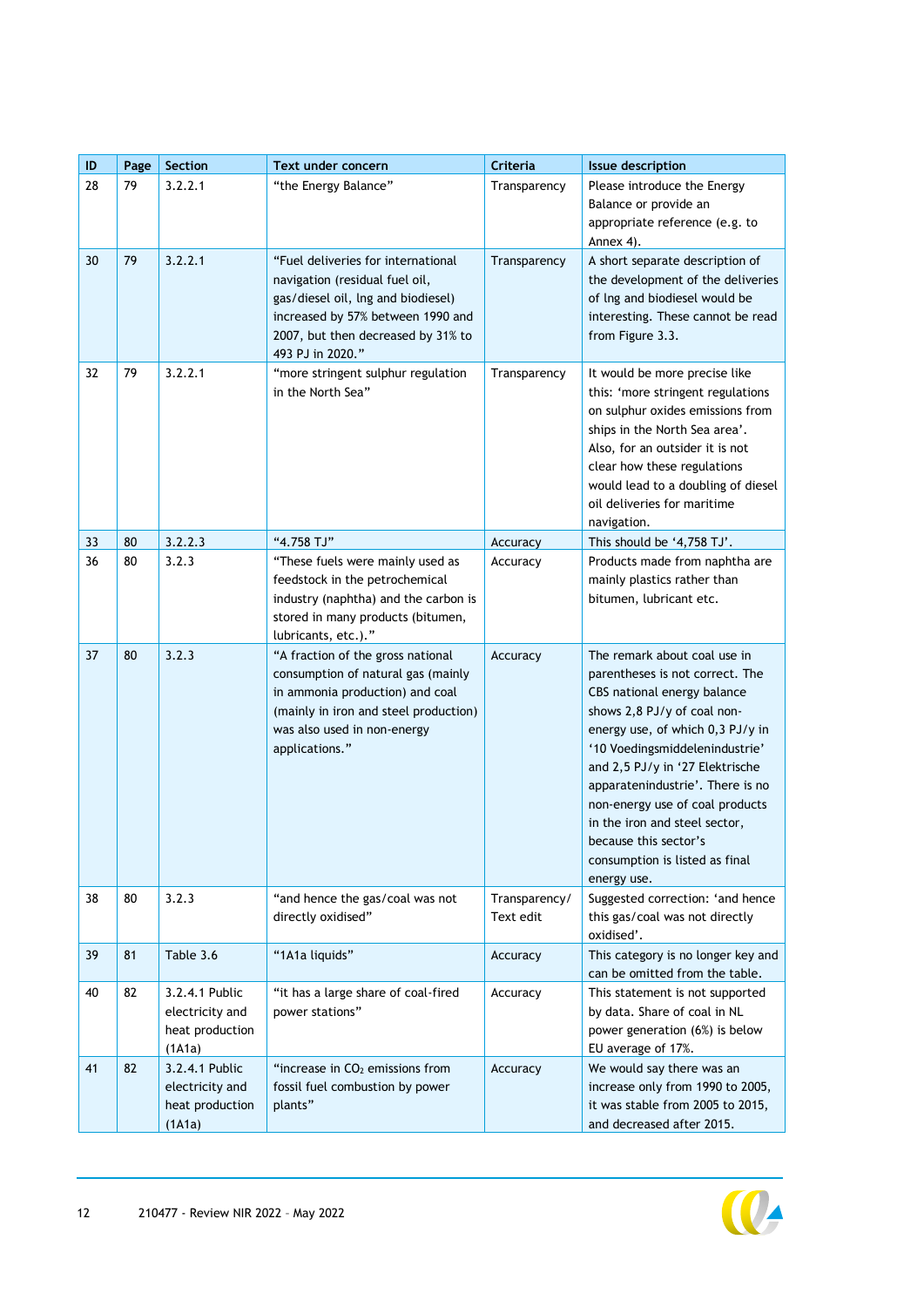| ID | Page | Section                                                        | Text under concern                                                                                                                                                                           | Criteria                  | <b>Issue description</b>                                                                                                                                                                                                |
|----|------|----------------------------------------------------------------|----------------------------------------------------------------------------------------------------------------------------------------------------------------------------------------------|---------------------------|-------------------------------------------------------------------------------------------------------------------------------------------------------------------------------------------------------------------------|
| 42 | 82   | 3.2.4.1 Public<br>electricity and<br>heat production<br>(1A1a) | "30% of the total electricity<br>production in 2020"                                                                                                                                         | Transparency              | What is the source of this<br>information? Please consider<br>adding a reference.                                                                                                                                       |
| 44 | 83   | 3.2.4.1 Public<br>electricity and<br>heat production<br>(1A1a) | "Waste oils (waste oil, waste<br>lubricant, waste solvent, etc.) are<br>collected by certified waste<br>management companies"                                                                | Transparency/<br>Accuracy | Distinguish between fossil waste<br>oils (lubricant/solvent etc) and<br>biogenic waste oils (used cooking<br>oil, animal fat etc). These have<br>different collection methods and<br>different end uses.                |
| 45 | 83   | 3.2.4.1 Public<br>electricity and<br>heat production<br>(1A1a) | "The recycling part (feedstock for<br>chemical plants, clean-up and or<br>distillation)"                                                                                                     | Transparency              | Suggested revision: 'The<br>recycling part of waste oils'. In<br>the current sentence, 'the<br>recycling part' could refer to e.g.<br>plastics recycling, and this is<br>confusing to the reader.                       |
| 46 | 83   | 3.2.4.1 Public<br>electricity and<br>heat production<br>(1A1a) | "therefore, these emissions are also<br>allocated to this category"                                                                                                                          | Transparency              | Which category is 'this category'?<br>1A1a Public electricity and heat<br>generation, or a category<br>referring to landfill?                                                                                           |
| 47 | 83   | 3.2.4.1 Public<br>electricity and<br>heat production<br>(1A1a) | " $CO2$ emissions from the waste<br>incineration of fossil carbon<br>increased from 1990 until 2017,<br>since then there is a decrease."                                                     | Transparency              | What caused the decrease?                                                                                                                                                                                               |
| 48 | 83   | 3.2.4.1 Public<br>electricity and<br>heat production<br>(1A1a) | "From 1990, an increasing amount<br>of waste was combusted instead of<br>being deposited in landfills"                                                                                       | Transparency              | The data processing of waste in<br>the energy sector is rather<br>unclear and hard to follow for an<br>outsider. Activity data are hard<br>to find in the CRF tables and not<br>thoroughly explained in this<br>report. |
| 49 | 83   | 3.2.4.1 Public<br>electricity and<br>heat production<br>(1A1a) | "The increase in the $CO2$ EF for<br>other fuels between 2004 and 2010<br>is due to the increase in the share<br>of plastics (which have a high<br>carbon content) in combustible<br>waste." | Transparency              | Please consider to first introduce<br>the fact and then provide the<br>explanation.                                                                                                                                     |
| 50 | 83   | 3.2.4.1 Public<br>electricity and<br>heat production<br>(1A1a) | "The increase in the $CO2$ EF for<br>other fuels between 2004 and 2010<br>is due to the increase in the share<br>of plastics (which have a high<br>carbon content) in combustible<br>waste." | Transparency              | Has the emission factor since<br>been constant, decreased or<br>increased further and what<br>caused this?                                                                                                              |
| 51 | 83   | 3.2.4.1 Public<br>electricity and<br>heat production<br>(1A1a) | "The decrease in the implied<br>emission factor (IEF) for CO <sub>2</sub> from<br>biomass in the period 1990-2000"                                                                           | Transparency              | Please consider to first introduce<br>the fact and then provide the<br>explanation.                                                                                                                                     |
| 52 | 84   | 3.2.4.1 Public<br>electricity and<br>heat production<br>(1A1a) | "The strong increase in liquid fuel<br>use in 1994 and 1995 was due to the<br>use of chemical waste gas in joint<br>venture electricity"                                                     | Transparency              | A strong increase in liquid fuel<br>use due to use of waste gas - this<br>is confusing and unclear.                                                                                                                     |

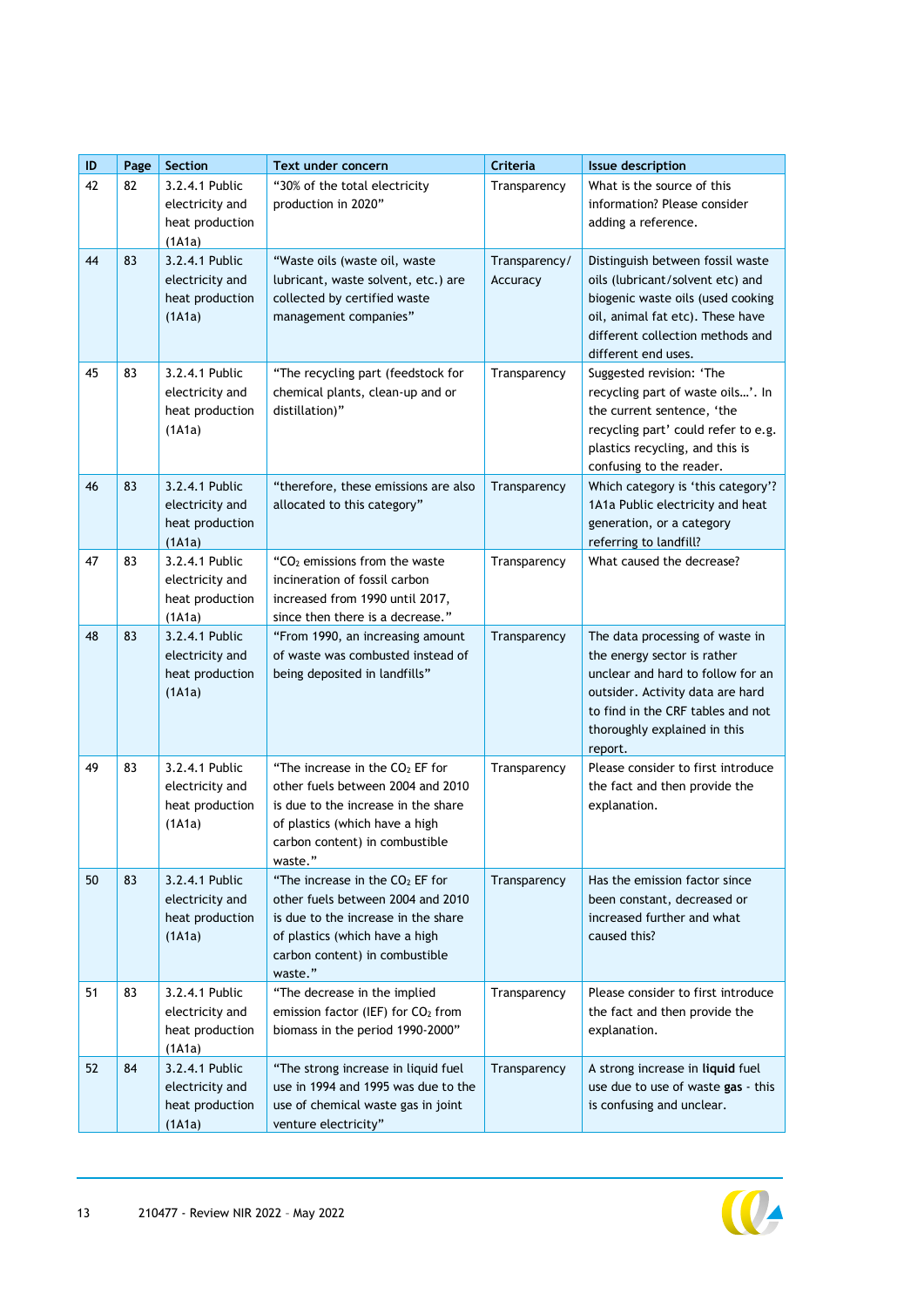| $\sf ID$ | Page | Section                                                                           | Text under concern                                                                                                                                                                                                                                                                                                  | Criteria                  | <b>Issue description</b>                                                                                                                                                                                                                                     |
|----------|------|-----------------------------------------------------------------------------------|---------------------------------------------------------------------------------------------------------------------------------------------------------------------------------------------------------------------------------------------------------------------------------------------------------------------|---------------------------|--------------------------------------------------------------------------------------------------------------------------------------------------------------------------------------------------------------------------------------------------------------|
| 53       | 84   | 3.2.4.1 Public<br>electricity and<br>heat production<br>(1A1a)                    | "This also explains the somewhat<br>lower IEF for CO <sub>2</sub> from liquids since<br>1995."                                                                                                                                                                                                                      | Transparency              | How does this explain the lower<br>IEF? Also, it is unclear which<br>emission factor exactly is meant<br>by 'the somewhat lower IEF': the<br>total IEF for liquids in the whole<br>of 1A1, or some subsector?                                                |
| 54       | 84   | 3.2.4.1<br>Petroleum<br>refining (1A1b)                                           | "The combustion emissions from<br>this sub-category should be viewed<br>in relation to the fugitive emissions<br>reported under Category 1B2."                                                                                                                                                                      | Transparency              | Why should the combustion<br>emissions be viewed in relation<br>to the fugitive emissions? Why is<br>this comment added?                                                                                                                                     |
| 55       | 85   | 3.2.4.1<br>Petroleum<br>refining (1A1b)                                           | "refinery gas in total liquid fuel"                                                                                                                                                                                                                                                                                 | Transparency/<br>Accuracy | How is refinery gas a liquid fuel?                                                                                                                                                                                                                           |
| 56       | 85   | 3.2.4.1<br>Manufacture of<br>solid fuels and<br>other energy<br>industries (1A1c) | "CO <sub>2</sub> emissions from this source sub-<br>category increased from 2008<br>onwards, mainly due to [] to gas<br>consumption."                                                                                                                                                                               | Transparency              | Explanation is not complete. An<br>increase in CO <sub>2</sub> emission could<br>also be caused by more activity<br>rather than just by less efficient<br>activity.                                                                                          |
| 57       | 85   | 3.2.4.1<br>Manufacture of<br>solid fuels and<br>other energy<br>industries (1A1c) | "Fuel combustion emissions from<br>coke production by the iron and<br>steel plant are based on a mass<br>balance."                                                                                                                                                                                                  | Transparency              | Consider treating the emissions<br>from coke production first, i.e.<br>before emissions from<br>combustion of own fuel, so the<br>text treats the topics in the same<br>order as the bullets.                                                                |
| 58       | 85   | 3.2.4.2                                                                           | "The emissions from this source<br>category are calculated in two<br>steps:"                                                                                                                                                                                                                                        | Transparency              | Consider adding a flow chart so<br>the reasoning is more transparent<br>and easier to follow.                                                                                                                                                                |
| 59       | 86   | 3.2.4.2 Emission<br>calculation<br>Step 1                                         | "The CH <sub>4</sub> EFs are taken from<br>Scheffer (1997), except for the use<br>of natural gas in gas engines (see<br>Paragraph 2.1 of the ENINA<br>methodology report (Honig et al.,<br>2022) for more details on the CH <sub>4</sub> EF<br>of gas engines) and except for<br>waste."                            | Transparency              | The emission factor for $CH4$ is<br>hard to track. The Scheffer<br>report mentions multiple values<br>for each fuel, depending on<br>installation type and size.<br>Besides, the emission factors are<br>given in $g/m^3$ or $g/kg$ fuel instead<br>of g/TJ. |
| 60       | 86   | 3.2.4.2 Emission<br>calculation<br>Step 2                                         | "emissions data from the AERs and<br>the reporting under the ETS from<br>selected companies are used"                                                                                                                                                                                                               | Transparency              | How are these companies<br>selected? Is this at random, does<br>it include all companies with<br>different EFs, only the largest x%<br>of CO <sub>2</sub> emitters or something<br>else?                                                                     |
| 61       | 86   | 3.2.4.2 Emission<br>calculation<br>Step 1                                         | "The reported CO <sub>2</sub> emissions of a<br>company are combined with energy<br>use, as recorded in energy statistics<br>for that specific company, to derive<br>a company-specific EF. For each<br>selected company, a different<br>company-specific EF is derived and<br>is used to calculate the emissions." | Transparency              | The CO <sub>2</sub> emissions are calculated<br>using a company specific emission<br>factor based on reported CO <sub>2</sub><br>emissions and energy use. Why<br>not use the reported emissions<br>directly?                                                |
| 62       | 87   | 3.2.4.2 Emission<br>calculation<br>Step 2                                         | "Phosphor gas: Since 2006,<br>company-specific EFs have been<br>derived for the single company and                                                                                                                                                                                                                  | Transparency              | Note that the single company<br>(Thermphos Vlissingen) has<br>ceased operations in 2012 and                                                                                                                                                                  |

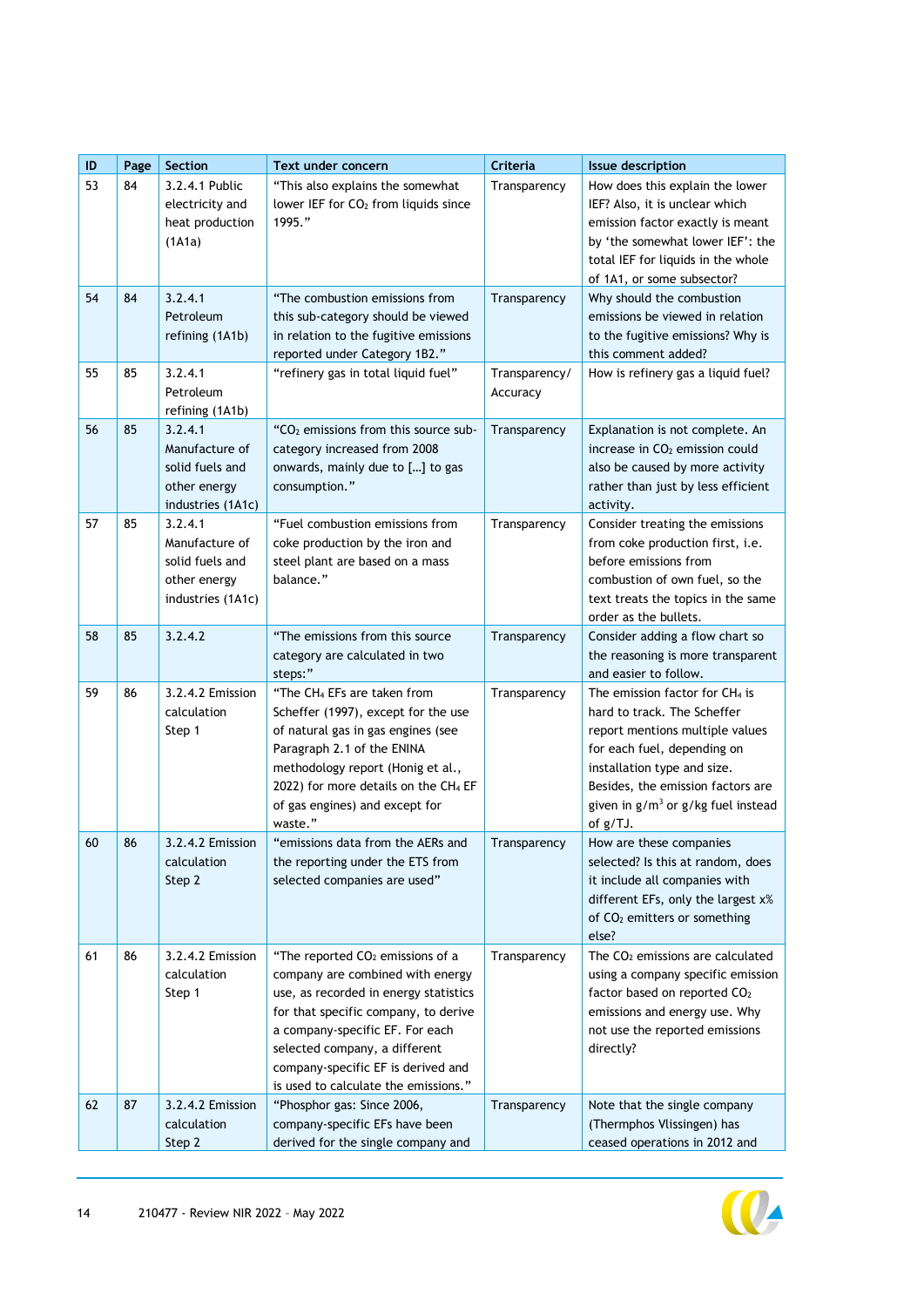| ID | Page | Section                                      | Text under concern                                                                                                                                                                             | Criteria                  | <b>Issue description</b>                                                                                                                                                                                                                                                                                                               |
|----|------|----------------------------------------------|------------------------------------------------------------------------------------------------------------------------------------------------------------------------------------------------|---------------------------|----------------------------------------------------------------------------------------------------------------------------------------------------------------------------------------------------------------------------------------------------------------------------------------------------------------------------------------|
|    |      |                                              | are used in the emissions inventory.<br>For years prior to 2006, EFs from<br>the Netherlands' list of fuels<br>(Zijlema, 2022) are used."                                                      |                           | phosphor gas is no longer used in<br>the Netherlands.                                                                                                                                                                                                                                                                                  |
| 63 | 87   | 3.2.4.2 Emission<br>calculation<br>Step 2    | "Coal: Since 2006, company-specific<br>EFs have been derived for most<br>companies and for the remaining<br>companies the default EFs are<br>used."                                            | Transparency              | What determines whether a<br>company falls under the category<br>'most companies' or the category<br>'remaining companies'?                                                                                                                                                                                                            |
| 64 | 87   | 3.2.4.2<br>Comparison of<br>emission factors | "Since some emissions data in this<br>sector originate from individual<br>companies, some of the values (in<br>Table 3.7) are IEFs."                                                           | Transparency              | This doesn't seem to give an apt<br>description of Table 3.7. It seems<br>that only IEFs are presented in<br>the table and that fuels are<br>omitted in the table for which no<br>other EF (e.g. company-specific<br>EF) was used.                                                                                                     |
| 65 | 88   | Table 3.7                                    | "Table 3.7 Overview of EFs"                                                                                                                                                                    | Transparency              | The table seems to include IEFs<br>only, it isn't an overview of EFs<br>used. Also, the list doesn't cover<br>all fuels (e.g. liquids). The reason<br>might be sound (confidentiality?),<br>but the caption does not signal<br>this.                                                                                                   |
| 66 | 88   | 3.2.4.2<br>Explanation of<br>the implied EFs | "Solid biomass"                                                                                                                                                                                | Completeness              | Solid biomass is the one category<br>in Table 3.7 without explanation<br>in the text below. Please<br>consider adding a paragraph<br>about these IEFs.                                                                                                                                                                                 |
| 67 | 89   | 3.2.4.2<br>Explanation of<br>the implied EFs | "The trend in the CO <sub>2</sub> IEF for<br>gaseous fuels in 1A1c varies<br>between 42.6 and 70.4 kg/GJ."                                                                                     | Transparency/<br>Accuracy | The variation between 42.6 and<br>70.4 kg/GJ should be explained<br>by a varying proportion of wet<br>and regular natural gas. Wet<br>natural gas has a higher EF. How<br>can the lower bound (42.6 kg/GJ)<br>then be below the EF of regular<br>natural gas (56.6 kg/GJ)?                                                             |
| 68 | 89   | 3.2.4.3<br>Uncertainty                       | "The accuracy of data on fuel<br>consumption in power generation<br>and oil refineries is generally<br>considered to be very high, with an<br>estimated uncertainty of<br>approximately 1-5%." | Accuracy                  | Uncertainty in both activity data<br>and CO <sub>2</sub> emission factor is<br>mandatory to report for larger<br>source streams in EU ETS. We<br>would expect a lower uncertainty<br>when directly using these data.                                                                                                                   |
| 69 | 89   | 3.2.4.3<br>Uncertainty                       | "Analysis of the default CO2 EFs for<br>coke oven gas and blast furnace gas<br>reveals uncertainties of<br>approximately 10% and 15%,<br>respectively (data reported by the<br>steel plant)."  | Accuracy                  | The Monitoring and Reporting<br>Regulation (MRR) of EU ETS has<br>tiers for both activity data and<br>emission factors. For cokes<br>oven/blast furnace gas, the<br>minimum sample frequency is<br>1x/day (MRR Annex VII), with a<br>maximum uncertainty of 2,5%<br>(MRR Annex VIII). How can the<br>uncertainty in the NIR be 10-15%? |

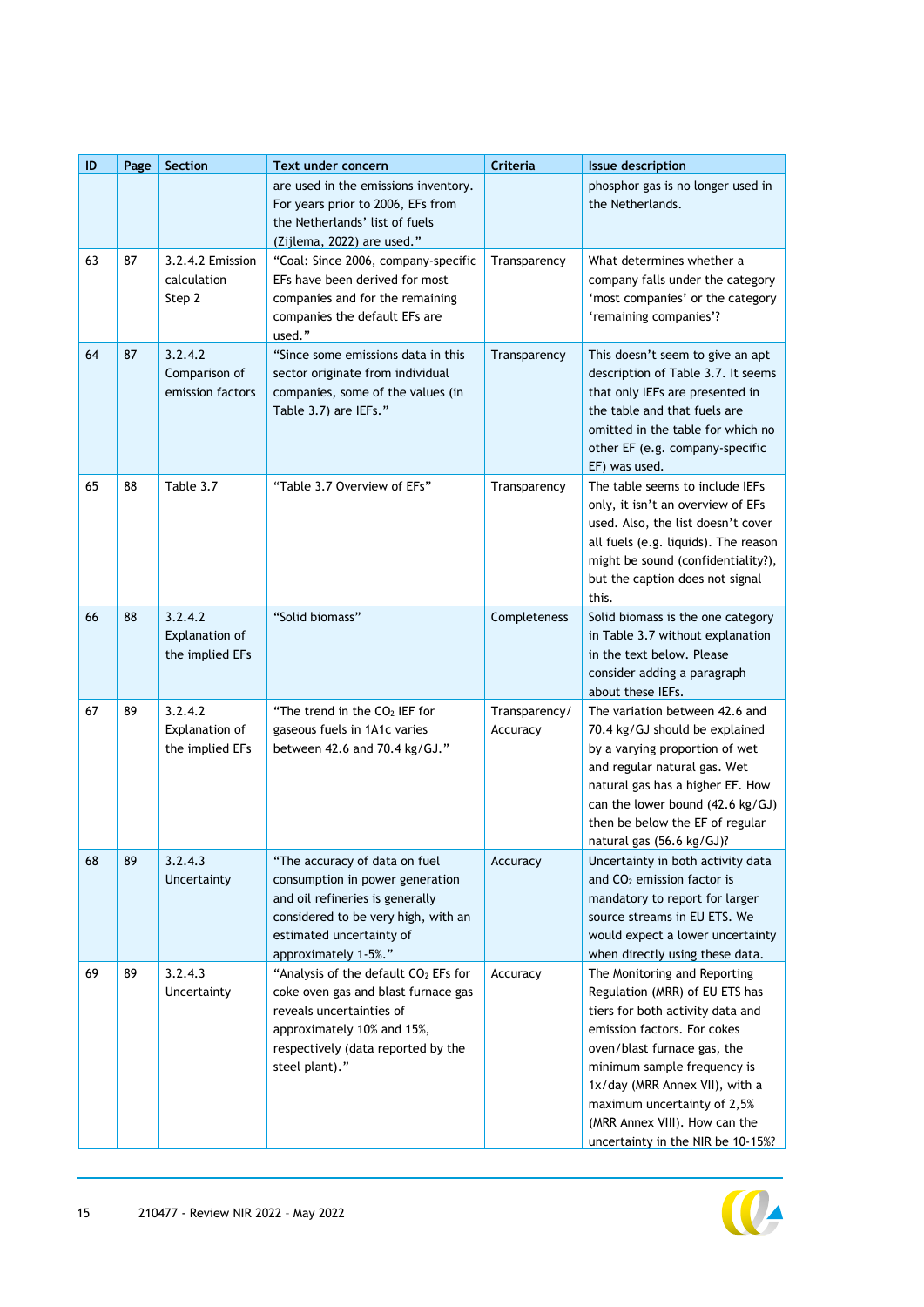| $\sf ID$ | Page | Section                                                   | <b>Text under concern</b>                                                                                                                                                              | Criteria     | <b>Issue description</b>                                                                                                                                                                                                                                        |
|----------|------|-----------------------------------------------------------|----------------------------------------------------------------------------------------------------------------------------------------------------------------------------------------|--------------|-----------------------------------------------------------------------------------------------------------------------------------------------------------------------------------------------------------------------------------------------------------------|
| 70       | 90   | 3.2.4.3<br>Uncertainty                                    | "So, for liquid fuels in these<br>sectors"                                                                                                                                             | Transparency | The sentences before and after<br>refer to gases, so it is not clear<br>what 'liquid fuels' are referred to<br>here.                                                                                                                                            |
| 71       | 90   | 3.2.4.3 Time<br>series<br>consistency                     | "Company-specific data from the<br>most relevant companies in a few<br>years have been used to calculate<br>an average country-specific EF."                                           | Transparency | In which years? Unclear whether<br>this description relates to a<br>retroactive recalculation or an<br>original calculation for previous<br>years.                                                                                                              |
| 72       | 90   | 3.2.4.3 Time<br>series<br>consistency in<br>other sectors | "Both datasets are based on data<br>from individual companies and are<br>therefore consistent for the<br>complete time series."                                                        | Transparency | Both pre and post 2002 datasets<br>are based on data from individual<br>companies, but is the method the<br>same?                                                                                                                                               |
| 73       | 91   | 3.2.4.5                                                   | "The energy statistics for 2015-2019<br>have been improved."                                                                                                                           | Transparency | Which improvements have been<br>made? Where can more details be<br>found?                                                                                                                                                                                       |
| 77       | 94   | 3.2.5.1 Iron and<br>Steel (1A2a)                          | "Iron and steel (1A2a)"                                                                                                                                                                | Consistency  | Iron and steel shows a decrease<br>in GHG emissions in 2020 w.r.t.<br>2019 (see Table 3.8), yet the<br>amount of fuel used does not<br>show a similar decrease (see<br>Table 3.9). Please provide an<br>explanation.                                            |
| 78       | 94   | 3.2.5.1 Iron and<br>Steel (1A2a)                          | "The Energy Balance of Statistics<br>Netherlands distinguishes"                                                                                                                        | Transparency | Please introduce the Energy<br>Balance and/or add reference<br>(e.g. to Annex 4).                                                                                                                                                                               |
| 79       | 94   | 3.2.5.1 Iron and<br>Steel (1A2a)                          | "The Energy Balance of Statistics<br>Netherlands distinguishes [] and<br>1A2a (Energy iron and steel)."                                                                                | Transparency | Please explain the data flow (and<br>what is lacking) in more detail.                                                                                                                                                                                           |
| 80       | 97   | 3.2.5.1<br>Chemicals<br>(1A2c)                            | "CO <sub>2</sub> emissions from this sub-<br>category have decreased since<br>1990, mainly due to a large<br>decrease in the consumption of<br>natural gas during the same<br>period." | Transparency | It seems that total emissions<br>decreased due to a decrease in<br>energy consumption. The current<br>text could be understood such<br>that energy consumption<br>remained the same, but natural<br>gas was replaced by a fuel with a<br>lower emission factor. |
| 81       | 98   | 3.2.5.1<br>Chemicals<br>(1A2c)                            | "The increase in 2003 of the IEF for<br>$CO2$ emissions from liquid fuels"                                                                                                             | Transparency | Please consider to first introduce<br>the fact and then provide the<br>explanation.                                                                                                                                                                             |
| 82       | 98   | 3.2.5.1<br>Chemicals<br>(1A2c)                            | "For 16 individual plants, the<br>residual chemical gas from the<br>combustion of liquids was hydrogen,<br>for which the $CO2$ EF is 0."                                               | Transparency | This sentence is not clear: it<br>seems to imply that a liquid is<br>combusted and hydrogen remains<br>after the combustion. Is what is<br>meant ithat hydrogen is<br>combusted under the category<br>'combustion of liquids'?                                  |
| 84       | 100  | 3.2.5.2<br><b>Explanation for</b><br>the IEFs             | "Coke oven/Gas coke and<br>bituminous coal"                                                                                                                                            | Transparency | The heading mentions cokes as<br>the subject. The first sentence in<br>the paragraph is about solid<br>fuels. The second is about solid<br>fuels in other sectors. Also, two                                                                                    |

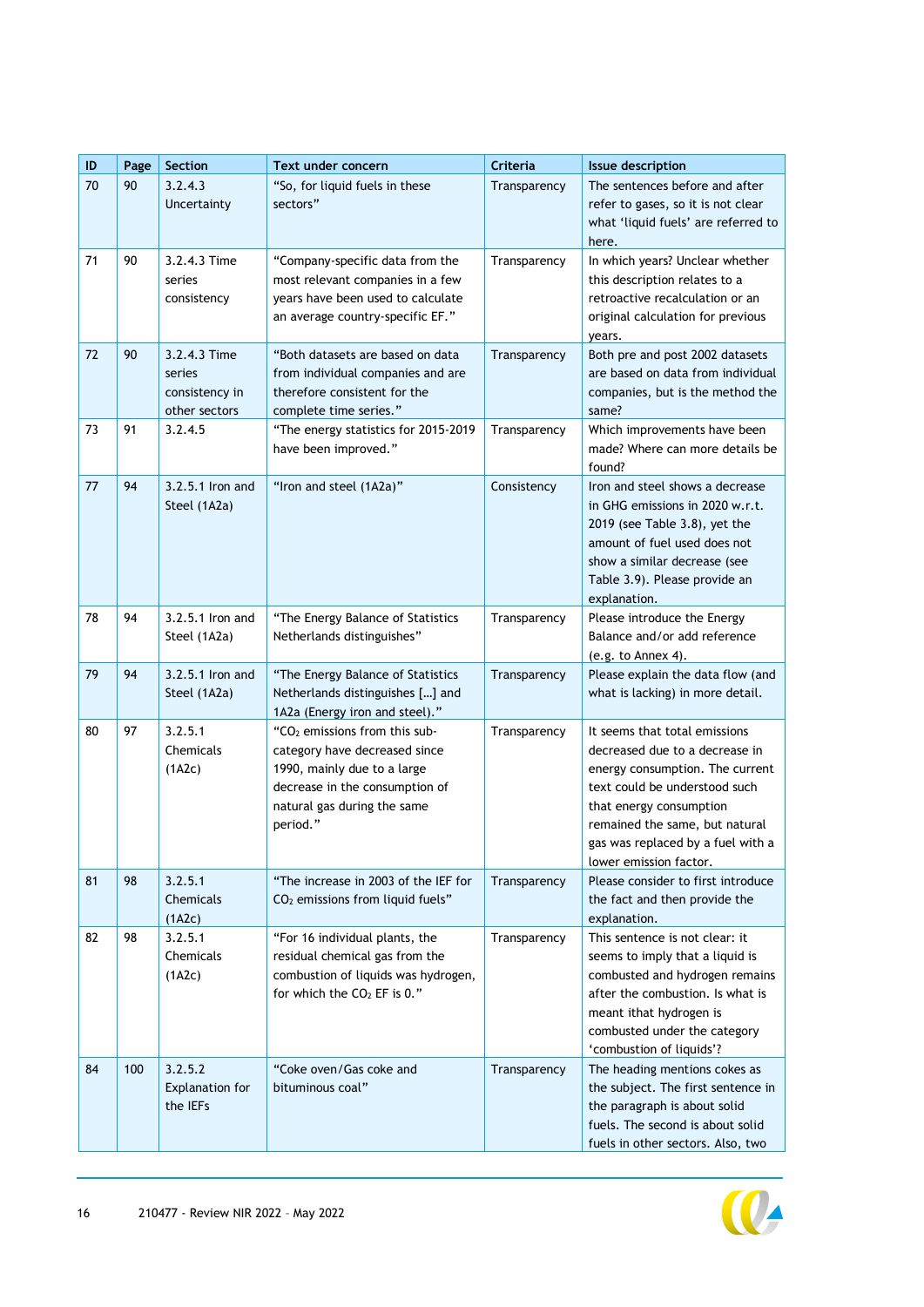| ID  | Page | Section                                                       | Text under concern                                                                                                                                                 | Criteria     | <b>Issue description</b>                                                                                                                                                         |
|-----|------|---------------------------------------------------------------|--------------------------------------------------------------------------------------------------------------------------------------------------------------------|--------------|----------------------------------------------------------------------------------------------------------------------------------------------------------------------------------|
|     |      |                                                               |                                                                                                                                                                    |              | paragraphs below is about solid<br>biomass. This is confusing. Please<br>change heading and/or state<br>their relations.                                                         |
| 85  | 100  | 3.2.5.2<br>Explanation for<br>the IEFs                        | "The N <sub>2</sub> O EF of gas/diesel oil in<br>NRMM"                                                                                                             | Transparency | Shouldn't this be 'IEF'?                                                                                                                                                         |
| 86  | 100  | 3.2.5.2<br>Explanation for<br>the IEFs                        | "The N <sub>2</sub> O EF of gas/diesel oil in<br>NRMM differs from the default $N_2O$<br>EF. This results in a lower implied<br>emission factor."                  | Transparency | Consider adding the values as<br>well as an explanation for the<br>difference.                                                                                                   |
| 87  | 100  | 3.2.5.2<br>Explanation for<br>the IEFs                        | "In the iron and steel industry"                                                                                                                                   | Transparency | What is the relevance of this<br>paragraph and the ones below<br>under the heading 'Explanations<br>for the IEFs'?                                                               |
| 88  | 100  | 3.2.5.2<br><b>Explanation for</b><br>the IEFs                 | "The fuel consumption data in 1A2g<br>(Other) are not based on large<br>surveys and therefore are the least<br>accurate in this part of Sub-<br>category 1A2."     | Transparency | Please provide information about<br>what they are based on.                                                                                                                      |
| 89  | 101  | 3.2.5.3<br>Uncertainty                                        | "The 24% uncertainty estimate"                                                                                                                                     | Transparency | Please consider to first introduce<br>the fact and then provide the<br>explanation.                                                                                              |
| 90  | 101  | 3.2.5.3 Time<br>series<br>consistency                         | "It was concluded that the EFs for<br>combustion of chemical waste gas<br>are based on emissions and activity<br>data of individual companies."                    | Transparency | The fact that they are based on<br>these data is one thing, but is<br>that appropriate? Should they be?                                                                          |
| 93  | 103  | 3.2.5.5                                                       | "The fuel consumption and<br>emissions [] has been partly<br>reallocated to the commercial/<br>institutional sector (1A4aii)."                                     | Transparency | Please give the reason for this<br>reallocation.                                                                                                                                 |
| 97  | 117  | 3.2.7.1                                                       | "Liquids excl. 1A4c"                                                                                                                                               | Transparency | This is correct but confusing.<br>Consider reformulation.                                                                                                                        |
| 102 | 118  | 3.2.7.1<br>Commercial and<br>institutional<br>services (1A4a) | "Energy use by NRMM used in trade<br>increased from 3.9 PJ in 1990 to 5.9<br>PJ in 2020, with $CO2$ emissions<br>increasing accordingly."                          | Transparency | Perhaps it could be briefly<br>explained what 'NRMM used in<br>trade' consists of, and what its<br>contribution is to the GHG<br>emissions in 1A4a.                              |
| 103 | 118  | 3.2.7.1<br>Commercial and<br>institutional<br>services (1A4a) | "Energy use consists mostly of<br>diesel fuel, although some gasoline<br>is used also and in recent years the<br>use of biofuels is increasing"                    | Transparency | Suggested correction: 'Energy use<br>by NRMM (used in trade) []'.                                                                                                                |
| 106 | 119  | 3.2.7.1<br>Residential<br>(1A4b)                              | "Energy consumption by NRMM used<br>in residential increased from 0.5 PJ<br>in 1990 to 1.0 PJ in 2020, with CO <sub>2</sub><br>emissions increasing accordingly."  | Transparency | How much do NRMM contribute to<br>CO <sub>2</sub> emissions in this subsector?                                                                                                   |
| 107 | 119  | 3.2.7.1<br>Agriculture,<br>forestry and<br>fisheries (1A4c)   | "In addition, since the autumn of<br>2005, CO <sub>2</sub> emissions from two plants<br>have been used for crop fertilisation<br>in greenhouse horticulture. Total | Transparency | Are those two large CHP plants? It<br>could be made more specific<br>what the contribution is of this to<br>the aforementioned decrease in<br>CO <sub>2</sub> emissions in 1A4c. |

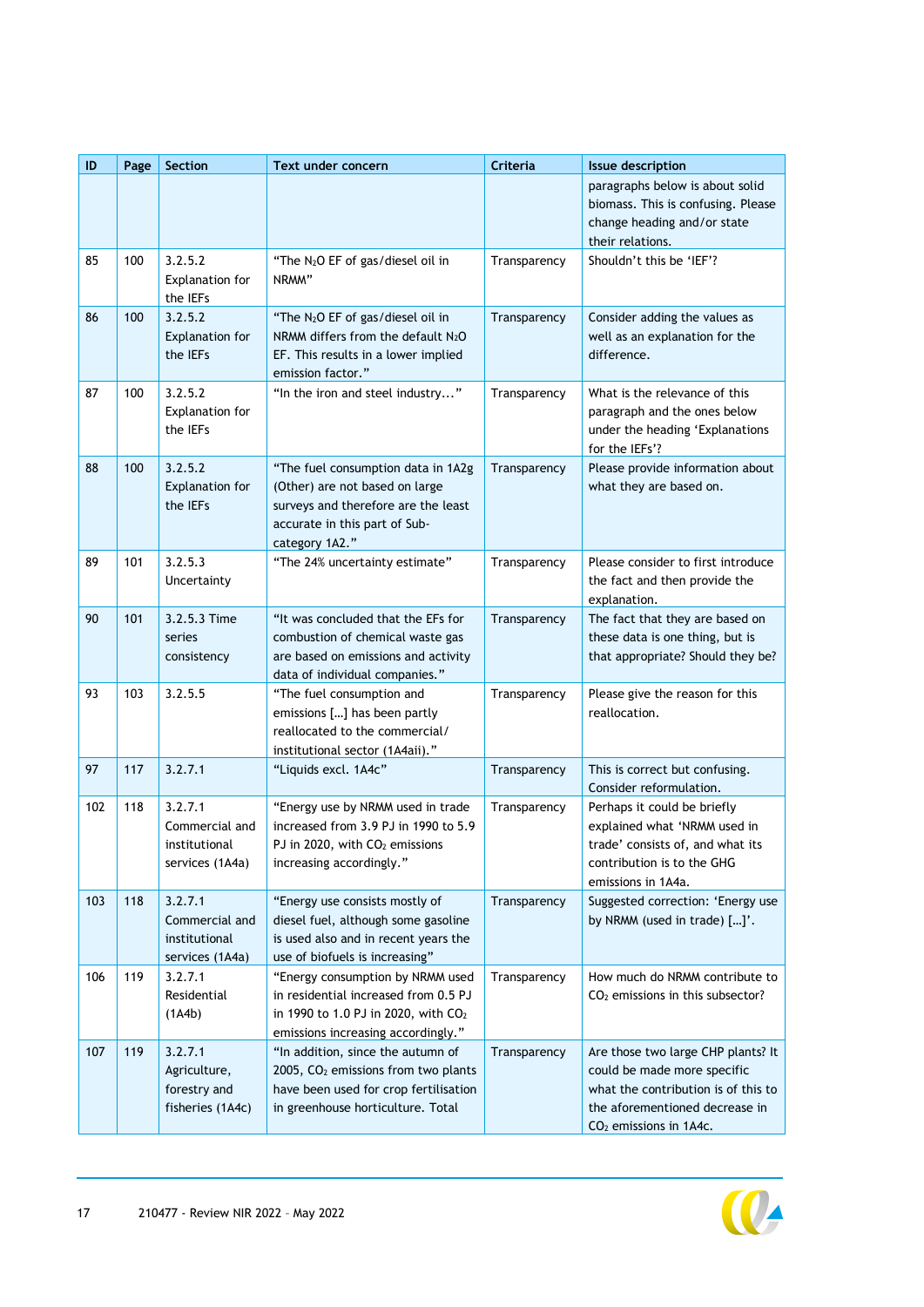| ID  | Page | Section                                                     | Text under concern                                                                                                                                                                                                                              | Criteria                      | <b>Issue description</b>                                                                                                                                                                                                                                                                      |
|-----|------|-------------------------------------------------------------|-------------------------------------------------------------------------------------------------------------------------------------------------------------------------------------------------------------------------------------------------|-------------------------------|-----------------------------------------------------------------------------------------------------------------------------------------------------------------------------------------------------------------------------------------------------------------------------------------------|
|     |      |                                                             | annual amounts are approximately<br>$0.4$ Tg $CO2$ ."                                                                                                                                                                                           |                               |                                                                                                                                                                                                                                                                                               |
| 108 | 119  | 3.2.7.1<br>Agriculture,<br>forestry and<br>fisheries (1A4c) | "GHG emissions from agricultural<br>NRMM (1A4cii) have been constant<br>throughout the time series at<br>between 1.0 and 1.3 Tg $CO2$ eq."                                                                                                      | Accuracy/<br>Text edit        | Suggested correction: '[] 1.0<br>and 1.3 Tg CO <sub>2</sub> eq. per year.'                                                                                                                                                                                                                    |
| 109 | 120  | 3.2.7.2                                                     | "Honig et al., (2022), Paragraph<br>2.3.2.2: Combustion of landfill gas;"                                                                                                                                                                       | Accuracy                      | Has this indeed been used for<br>sector 1A4?                                                                                                                                                                                                                                                  |
| 111 | 120  | 3.2.7.2<br>Stationary<br>combustion                         | "For stationary combustion, the<br>following EFs are used: For CO2,<br>IPCC default EFs are used (see<br>Annex 5) for all fuels except natural<br>gas, gas/diesel oil, lpg and gaseous<br>biomass, for which country-specific<br>EFs are used." | Transparency/<br>Text edit    | Suggested correction: 'gaseous<br>biofuels' is more commonly used<br>than 'gaseous biomass'.                                                                                                                                                                                                  |
| 112 | 120  | 3.2.7.2<br>Stationary<br>combustion                         | "For natural gas in gas engines, a<br>different EF is used (see Honig et<br>al., 2022)."                                                                                                                                                        | Transparency                  | A different EF than the standard<br>one for natural gas? Please<br>clarify.                                                                                                                                                                                                                   |
| 113 | 121  | 3.2.7.2 Mobile<br>combustion                                | "CH <sub>4</sub> and N <sub>2</sub> O emissions from NRMM<br>are estimated using a Tier 3<br>methodology, using country-specific<br>EFs."                                                                                                       | Accuracy                      | How is the choice for a certain<br>tier made? Why is Tier 3 used<br>only (?) for $CH_4$ and $N_2O$ emissions<br>from NRMM? Is this in accordance<br>with IPCC guidelines?                                                                                                                     |
| 114 | 121  | <b>Table 3.17</b>                                           |                                                                                                                                                                                                                                                 | Transparency                  | This table is not referred to in<br>the text. It is not clear why this<br>overview is made specifically for<br>NRMM and fisheries, and not for<br>other subcategories in 1A4.                                                                                                                 |
| 115 | 121  | 3.2.7.2 General                                             | "These mainly consist of emissions<br>from other kerosene and lignite."                                                                                                                                                                         | Transparency/<br>Text edit    | 'From other kerosene and lignite'<br>is an incomplete phrase.                                                                                                                                                                                                                                 |
| 116 | 121  | 3.2.7.2<br>Explanation of<br>the IEFs                       | "Gas/diesel oil: Gas/Diesel oil is<br>used in stationary and mobile<br>combustion, for which different EFs<br>for CH <sub>4</sub> and N <sub>2</sub> O are used."                                                                               | Transparency                  | Are different EFs used between<br>gas oil and diesel oil, or between<br>stationary and mobile<br>combustion?                                                                                                                                                                                  |
| 117 | 122  | 3.2.7.2<br>Explanation of<br>the IEFs                       | "Figure 3.14 shows the trend in<br>natural gas combusted in gas<br>engines and in other plants."                                                                                                                                                | Transparency/<br>Completeness | A large increase in the burning of<br>natural gas in gas engines is<br>shown between 2005 and 2010.<br>This is probably due to the rapid<br>uptake of CHP units in<br>greenhouse horticulture that<br>occurred in this period. Please<br>consider adding this observation<br>and explanation. |
| 118 | 123  | 3.2.7.3<br>Uncertainty                                      | "The uncertainty in the EFs is<br>estimated to be $2\%$ for $CO2$ (all<br>fuels): $50\% / +300\%$ for N <sub>2</sub> O and -<br>40%/+250% for CH <sub>4</sub> ."                                                                                | Transparency                  | Please clarify the meaning of<br>'50%/+300%' and '-40%/+250%'.                                                                                                                                                                                                                                |
| 119 | 123  | 3.2.7.4                                                     | "Trends in CO <sub>2</sub> emissions from the<br>three sub-categories were<br>compared to trends in related<br>activity data: number of<br>households, number of people                                                                         | Transparency                  | Suggested correction: 'total<br>surface area' instead of 'area'.                                                                                                                                                                                                                              |

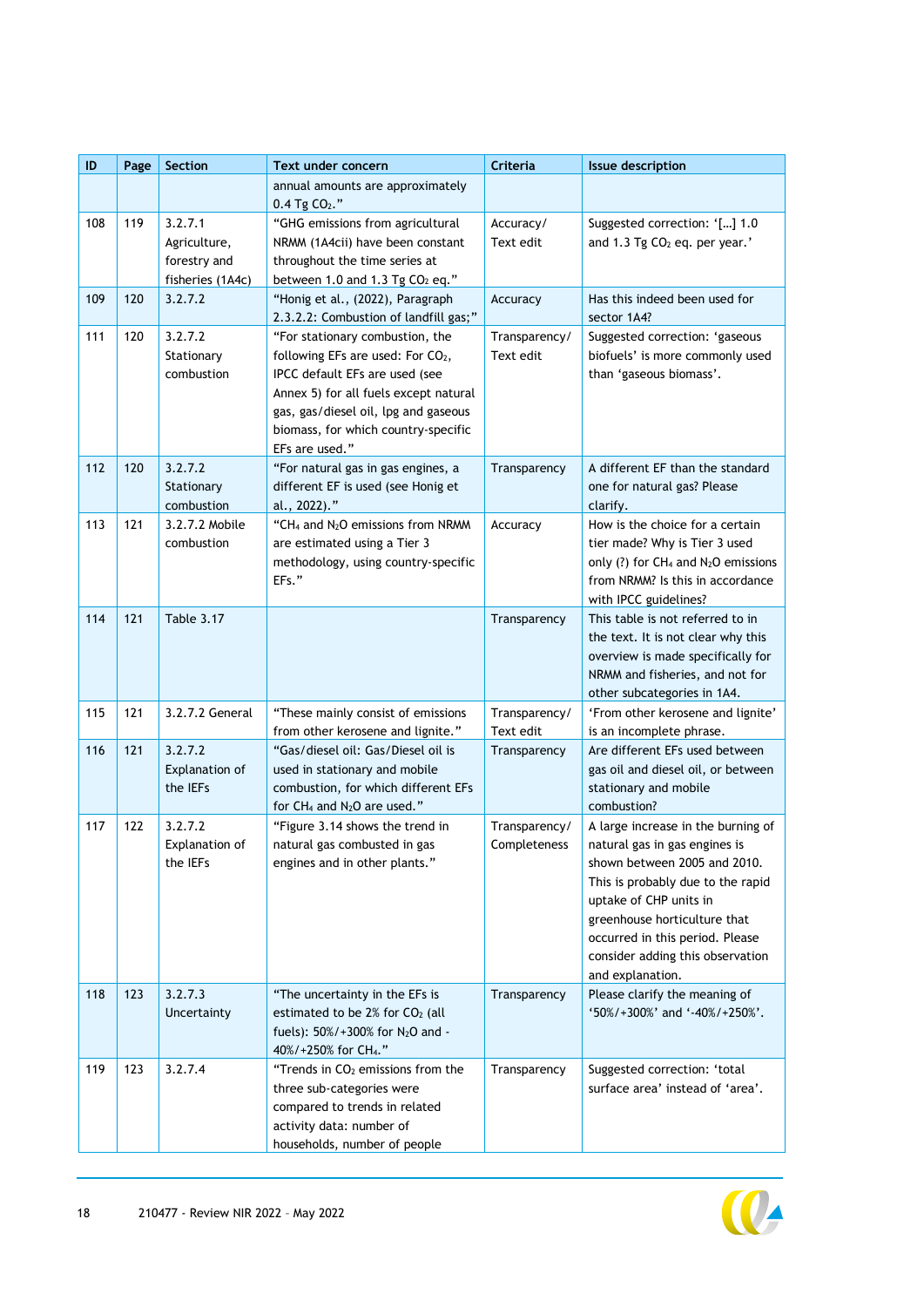| $\sf ID$ | Page | <b>Section</b>    | Text under concern                                                   | Criteria     | <b>Issue description</b>                                           |
|----------|------|-------------------|----------------------------------------------------------------------|--------------|--------------------------------------------------------------------|
|          |      |                   | employed in the services sector and                                  |              |                                                                    |
|          |      |                   | area of heated greenhouses."                                         |              |                                                                    |
| 121      | 124  | 3.2.7.5           | "These changes in the energy<br>statistics result in the following   | Transparency | We would expect to see positive<br>volumes under 1A4bi that cancel |
|          |      |                   | changes in fossil $CO2$ emissions (in                                |              | out the negative values under                                      |
|          |      |                   | $Gg CO2)$ :"                                                         |              | 1A4ai, but this is not the case.                                   |
|          |      |                   |                                                                      |              | Please clarify shortly.                                            |
| 122      | 124  | 3.2.7.5           | "Emissions from 1A4 mobile                                           | Transparency | Do the 'Emissions', which are the                                  |
|          |      |                   | machineries slightly increased. This                                 |              | subject of the first sentence,                                     |
|          |      |                   | is caused by an updated allocation                                   |              | only concern CO <sub>2</sub> emissions?                            |
|          |      |                   | of lpg in non-road mobile                                            |              |                                                                    |
|          |      |                   | machineries. In total CO <sub>2</sub> emissions                      |              |                                                                    |
|          |      |                   | for non-road mobile machineries                                      |              |                                                                    |
| 124      | 124  | 3.2.7.6           | remain unchanged."<br>"The updates to the NRMM model                 | Accuracy     | The updates are described in                                       |
|          |      |                   | described in 3.2.5.5., will"                                         |              | 3.2.5.4.                                                           |
| 126      | 124  | 3.2.8.2           | "Activity data for both aviation and                                 | Transparency | In the report and Excel of                                         |
|          |      |                   | navigation are derived from the                                      |              | Geilenkirchen et al. (2021), it is                                 |
|          |      |                   | Energy Balance"                                                      |              | unclear which categories of the                                    |
|          |      |                   |                                                                      |              | Energy Balance relate to military                                  |
|          |      |                   |                                                                      |              | use, as the CBS categories are<br>different from the IPCC          |
|          |      |                   |                                                                      |              | categories.                                                        |
| 127      | 124  | 3.2.8.2           | "The $CO2$ EFs were derived from the                                 | Transparency | What (type of) source from the                                     |
|          |      |                   | Ministry of Defence"                                                 |              | Ministry of Defence?                                               |
| 128      | 125  | <b>Table 3.20</b> |                                                                      | Transparency | Are 'g' and 'Gg' in the table in                                   |
|          |      |                   |                                                                      |              | $CO2$ equivalents?                                                 |
| 129      | 125  | <b>Table 3.20</b> |                                                                      | Transparency | The total emissions are also<br>shown in the table. Why?           |
| 130      | 125  | <b>Table 3.20</b> | "Source: Hulskotte (2004)."                                          | Transparency | Also the Ministry of Defence,                                      |
|          |      |                   |                                                                      |              | according to the main text.                                        |
| 132      | 127  | 3.3.1.2           | "Therefore, the method has been                                      | Transparency | What is the source of this                                         |
|          |      |                   | changed and the $CO2$ EF for fugitives                               |              | assumption? Could perhaps a                                        |
|          |      |                   | is determined on the basis of the                                    |              | short reflection be added on the                                   |
|          |      |                   | conservative assumption that about                                   |              | applicability of this assumption to                                |
|          |      |                   | 1% of coke oven input is lost in the<br>form of fugitive emissions." |              | the coke oven in the Netherlands?                                  |
| 134      | 127  | 3.3.1.4           | "NLD ARR 2019"                                                       | Transparency | Please write in full or add 'ARR'                                  |
|          |      |                   |                                                                      |              | to the list of abbreviations.                                      |
| 135      | 128  | 3.3.2.1           | "Due to the Dutch emission                                           | Accuracy     | So it is assumed that the                                          |
|          |      |                   | regulation for VOCs, all possible                                    |              | abatement measures are 100%                                        |
|          |      |                   | sources included in 1B2a5                                            |              | effective. How certain is this?                                    |
|          |      |                   | (Distribution of oil products;                                       |              |                                                                    |
|          |      |                   | refineries, distributors, filling                                    |              |                                                                    |
|          |      |                   | stations) are equipped with<br>abatement measures to capture any     |              |                                                                    |
|          |      |                   | fugitive emissions. Therefore,                                       |              |                                                                    |
|          |      |                   | emissions are considered as 'not                                     |              |                                                                    |
|          |      |                   | applicable' (NA) and activity data                                   |              |                                                                    |
|          |      |                   | 'not estimated' (NE)."                                               |              |                                                                    |

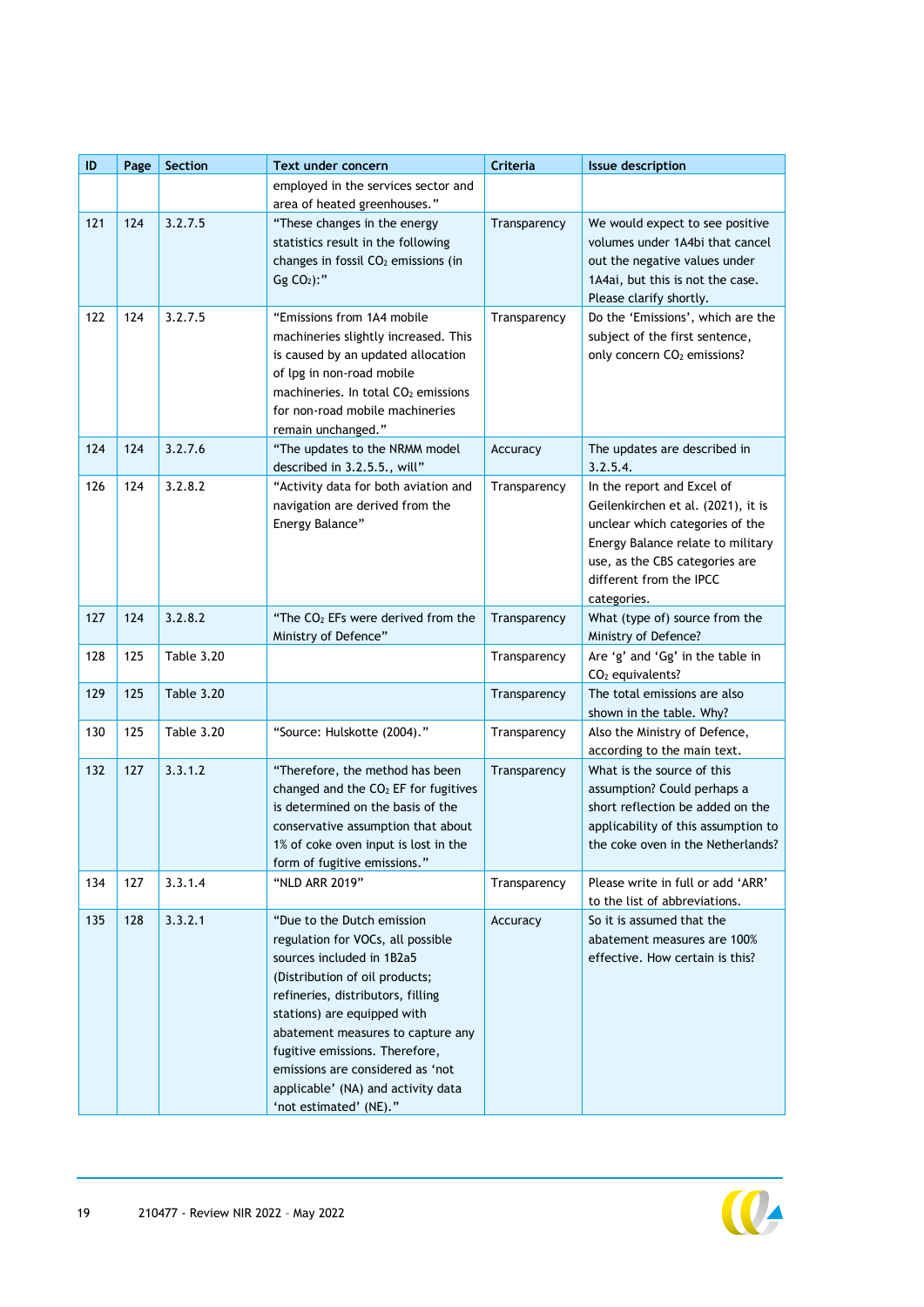| ID  | Page | Section | Text under concern                                                                                                                                                                                                                                                                                                                                    | Criteria                   | <b>Issue description</b>                                                                                                                     |
|-----|------|---------|-------------------------------------------------------------------------------------------------------------------------------------------------------------------------------------------------------------------------------------------------------------------------------------------------------------------------------------------------------|----------------------------|----------------------------------------------------------------------------------------------------------------------------------------------|
| 138 | 129  | 3.3.2.2 | "Because of the availability of new<br>sets of leakage measurements,<br>Netbeheer Nederland commissioned<br>an evaluation of the EFs being<br>applied. As a result, the calculation<br>of emissions of methane from gas<br>distribution was improved for the<br>NIR 2016 (KIWA, 2015)."                                                               | Transparency               | Only for the NIR 2016? What is<br>the relation with the NIR 2022?                                                                            |
| 139 | 129  | 3.3.2.2 | "In earlier submissions, the IPCC<br>Tier 3 method for methane $(CH_4)$<br>emissions from gas distribution due<br>to leakages was based on two<br>country-specific EFs"                                                                                                                                                                               | Transparency               | Is this paragraph about NIRs from<br>before 2016, as the last sentence<br>before this one suggests?                                          |
| 141 | 129  | 3.3.2.2 | "These EFs were based on the small<br>base of 7 measurements at one<br>pressure level of leakage per hour"                                                                                                                                                                                                                                            | Transparency               | Please make more clear.                                                                                                                      |
| 143 | 129  | 3.3.2.2 | "Using these improved EFs led to a<br>reduction in the calculated<br>emissions of CH <sub>4</sub> for the period<br>1990-2014."                                                                                                                                                                                                                       | Transparency               | Is this a change that has been<br>made in this NIR?                                                                                          |
| 144 | 129  | 3.3.2.2 | "The emissions of $CO2$ given in the<br>annual reports are considered to be<br>combustion emissions and therefore<br>reported under IPCC Category<br>1A1c3ei (gaseous)."                                                                                                                                                                              | Accuracy                   | Shouldn't '1A1c3ei' be '1A1ciii'?                                                                                                            |
| 145 | 129  | 3.3.2.2 | "8.8 E-7 Gg/106 $m3$ of marketable<br>gas"                                                                                                                                                                                                                                                                                                            | Transparency/<br>Text edit | The '106' is not clear. If this<br>should be 10^6, why is this factor<br>not included in the 'E-7'?                                          |
| 146 | 130  | 3.3.2.2 | "For the NIR 2016, emissions of<br>methane from gas transmission<br>were evaluated and improved"                                                                                                                                                                                                                                                      | Transparency               | So these changes have been<br>made in the NIR 2016. Is it<br>required to keep the description<br>of these changes in all<br>subsequent NIRs? |
| 147 | 130  | 3.3.2.2 | "Fugitive emissions of CH <sub>4</sub> from<br>refineries in Category 1B2a4 are<br>based on a 4% share in total VOC<br>emissions reported in the AERs of<br>the refineries (Spakman et al.,<br>2003) and in recent years have been<br>directly reported in those AERs.<br>These show significant annual<br>fluctuations in CH <sub>4</sub> emissions" | Transparency               | What does 'These' in the last<br>sentence refer to?                                                                                          |
| 148 | 130  | 3.3.2.2 | "the allocation of the emissions to<br>either combustion or process"                                                                                                                                                                                                                                                                                  | Transparency               | What does 'process' refer to?                                                                                                                |
| 149 | 130  | 3.3.2.3 | "The uncertainty in the EF of CO2<br>from gas flaring and venting (1B2)"                                                                                                                                                                                                                                                                              | Accuracy/<br>Text edit     | The appropriate CRF Category is<br>1B2c.                                                                                                     |
| 150 | 131  | 3.3.2.4 | "Category-specific QA/QC and<br>verification"                                                                                                                                                                                                                                                                                                         | Accuracy                   | Consider cross-checking self-<br>reported methane emissions from<br>industry with actual<br>measurements, for example from<br>satellites.    |